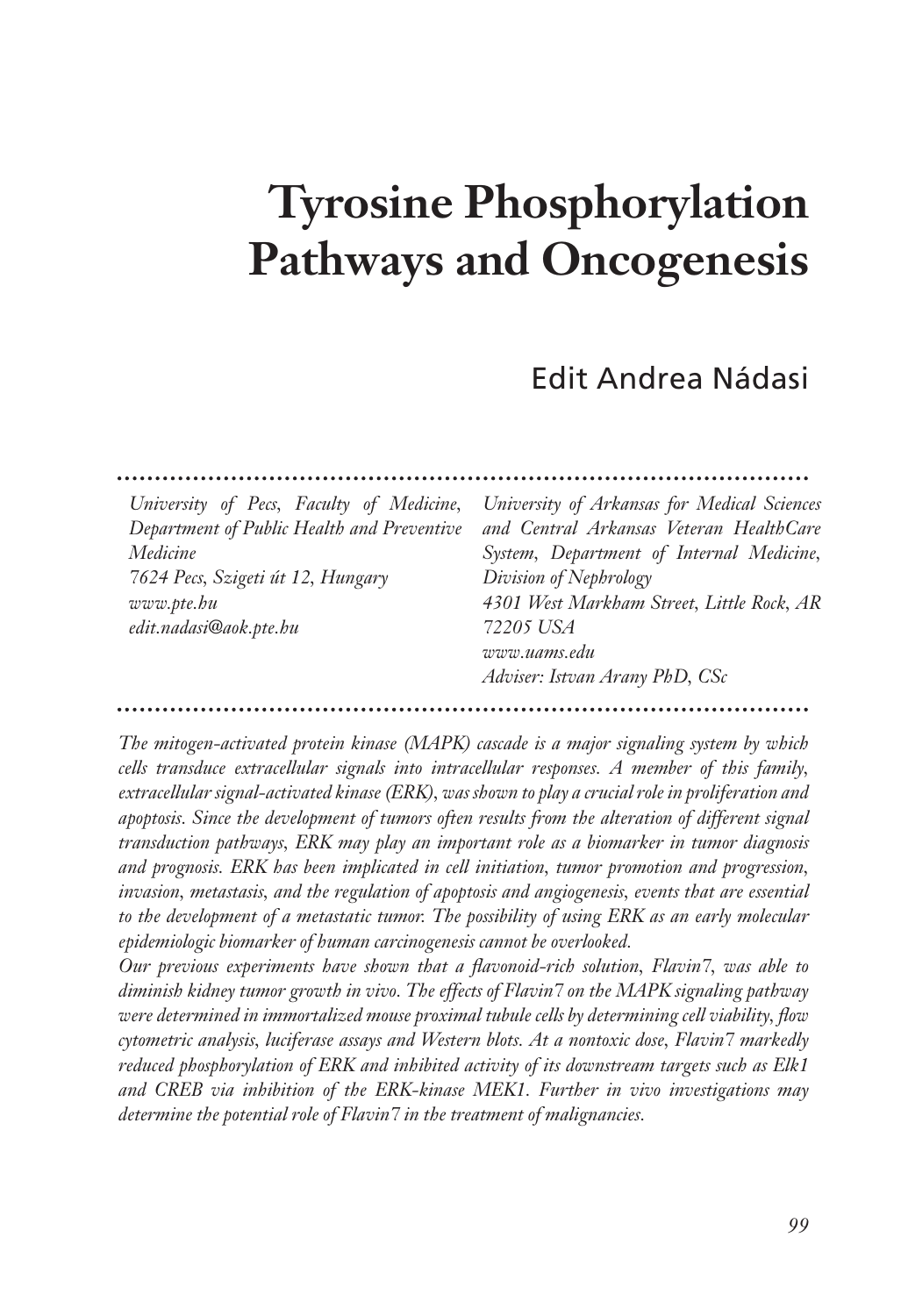## **1. Tyrosine phosphorylation pathways and oncogenesis**

#### *1.1. Introduction*

The mitogen-activated protein kinase (MAPK) cascade is a major signaling system by which cells transduce extracellular signals into intracellular responses. Many steps of this cascade are conserved, and homologues have been discovered in different species (reviewed in 1). MAPK family members all have the unique feature of being activated by phosphorylation on threonine and tyrosine residues by an upstream dualspecificity kinase (reviewed in 1), while MAPK phosphorylate substrates on serine or threonine adjacent to proline residues are proline-directed protein kinases. These cascades are found in all eukaryotic organisms and consist of a three-kinase module that includes a MAPK, which is activated by a MAPK/extracellular signalregulated kinase (ERK) kinase (MEK), which in turn is activated by a MEK kinase (MEKK).

Mitogen-activated protein (MAP) kinases were first characterized as agents phosphorylating MAP2 and the model substrate myelin basic protein in the late 1980s (2-4). The first three mammalian MAP kinases, ERK1, ERK2 and ERK3 were cloned in the early 1990s. It has become clear that ERK1 and ERK2 are among the protein kinases most commonly activated in signal transduction pathways. They are particularly linked to cell proliferation, but have important roles in many other events (2, 3). In mammalian

cells, the ERK1 and ERK2 (often referred to as p44 and p42 MAP kinases), are the archetypal members of the MAPK family. Besides those, the family includes 4 isoforms of p38 MAP kinase  $(α, β, γ, and)$ δ); 3 genes encoding 10 or more splice variants of the c-Jun N-terminal kinase/ stress-activated protein kinases (JNK/ SAPKs); and at least 3 forms of ERK3 apparently coded by 2 genes; ERK4; ERK5 and ERK7 (4).

The JNK/SAPKs group was discovered as a cycloheximide-activated pralinedirected kinase that binds to and phosphorylates the N-terminal sites of c-Jun (5, 6). cDNA cloning identified three genes encoding the 46- and 54-kDa isoforms of JNK/SAPK (7, 8). These enzymes are activated by UV, antibiotics, cytokines, other environmental stresses and, though to a lesser degree, by growth factors. JNK/SAPKs are important for cytokine biosynthesis and are involved in cell transformation, stress responses, and apoptosis. JNK1 and JNK2 are required for apoptosis in distinct regions of the brain, and JNK1 is also required for proliferation and differentiation of thymocytes (reviewed in 4).

The p38 subgroup was discovered as a lipopolysaccharide-induced tyrosine phosphoprotein. Four p38-like MAP kinases are known so far. They are often activated by cellular stresses and are also referred to as stress-activated protein kinases. Besides their roles in the cytokine biosynthesis, they have been implicated in many other events such as muscle differentiation and B cell proliferation (reviewed in 4).

Since MAP kinases represent an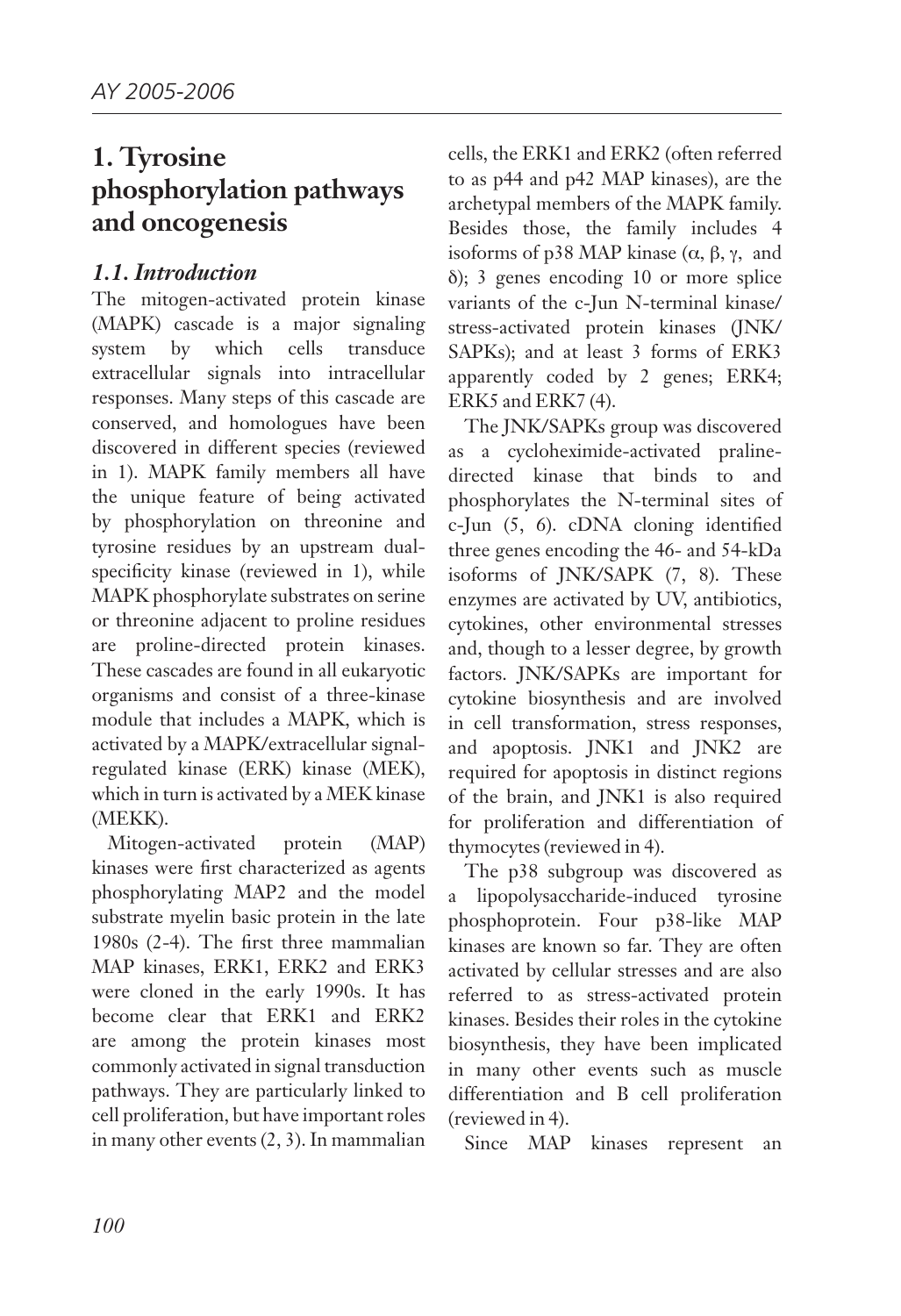important pathway for transducing external stimuli to internal signals in cells, determining their possible role as early biomarkers or prognostic factors may offer a promising method for the treatment and prognosis of different cancerous diseases. Though, in contrast to the *in vitro* data, there are only a few and partly contradictory reports on the expression and activity of ERK1/ERK2 in clinical tumor tissues, recent studies have investigated ERK in different human malignancies. According to these latest results, ERK activation is not unambiguously an advantage or a disadvantage for patients with cancerous diseases. ERK has been shown to trigger cell proliferation and survival in normal cells, as well as in tumor cells. Thus, the impact of ERK activation/proliferation on becoming disease-free and on overall survival depends on the tumor type.

ERK has not yet been tested in animal models as an early molecular epidemiologic biomarker of carcinogenesis, but the potential of ERK as an early biomarker of human tumor development cannot be overlooked.

## **1.2. ERK in carcinogenesis**

#### *1.2.1. ERK Signaling Pathways 1.2.1.1. Activation Pathways*

MAP kinases are regulated by phosphorylation cascades. Two upstream protein kinases activated in series lead to activation of a MAP kinase, and additional kinases may also be required upstream of this three-kinase module. MAP kinase kinases are dual-specificity enzymes that can phosphorylate hydroxyl side chains

of serine/threonine and thyrosin residues in their MAP kinase substrates. In spite of their ability to phosphorylate proteins on both aliphatic and aromatic side chains, the substrate specificity of the known MAP kinases is very narrow (reviewed in 5).

There are several characteristics of MAP kinases that result from their activation by kinase cascades. First, the intermediates provide distinct mechanisms for detecting inputs from other signaling pathways to enhance or suppress the signal to the MAP kinase. Another is signal amplification, which can occur if each successive protein in the cascade is more abundant than its regulator, thus, the signal may be amplified at both steps within the module.

Another feature of MAP kinase cascades derives in part from the dual phosphorylation of the MAP kinase by the MEK. In the case of ERK1/ERK2, the kinases are phosphorylated on tyrosine before threonine is phosphorylated. The result is the establishment of a threshold (reviewed in 7).

#### *1.2.1.2. Control of ERK signaling*

MAPK plays an important role in transmitting the signals from receptors on the cell membrane to cytoplasmic targets and downstream kinases and nuclear targets. Thus, regulation of the subcellular localization of MAPK is important for controlling MAPK signaling.

Regulatory mechanisms of subcellular distribution of the ERK1/ERK2-type MAPK have been extensively investigated. In quiescent cells, ERK1/ERK2 is largely cytoplasmic and translocates to the nucleus upon stimulation. ERK1/ ERK2 does not have an authentic signal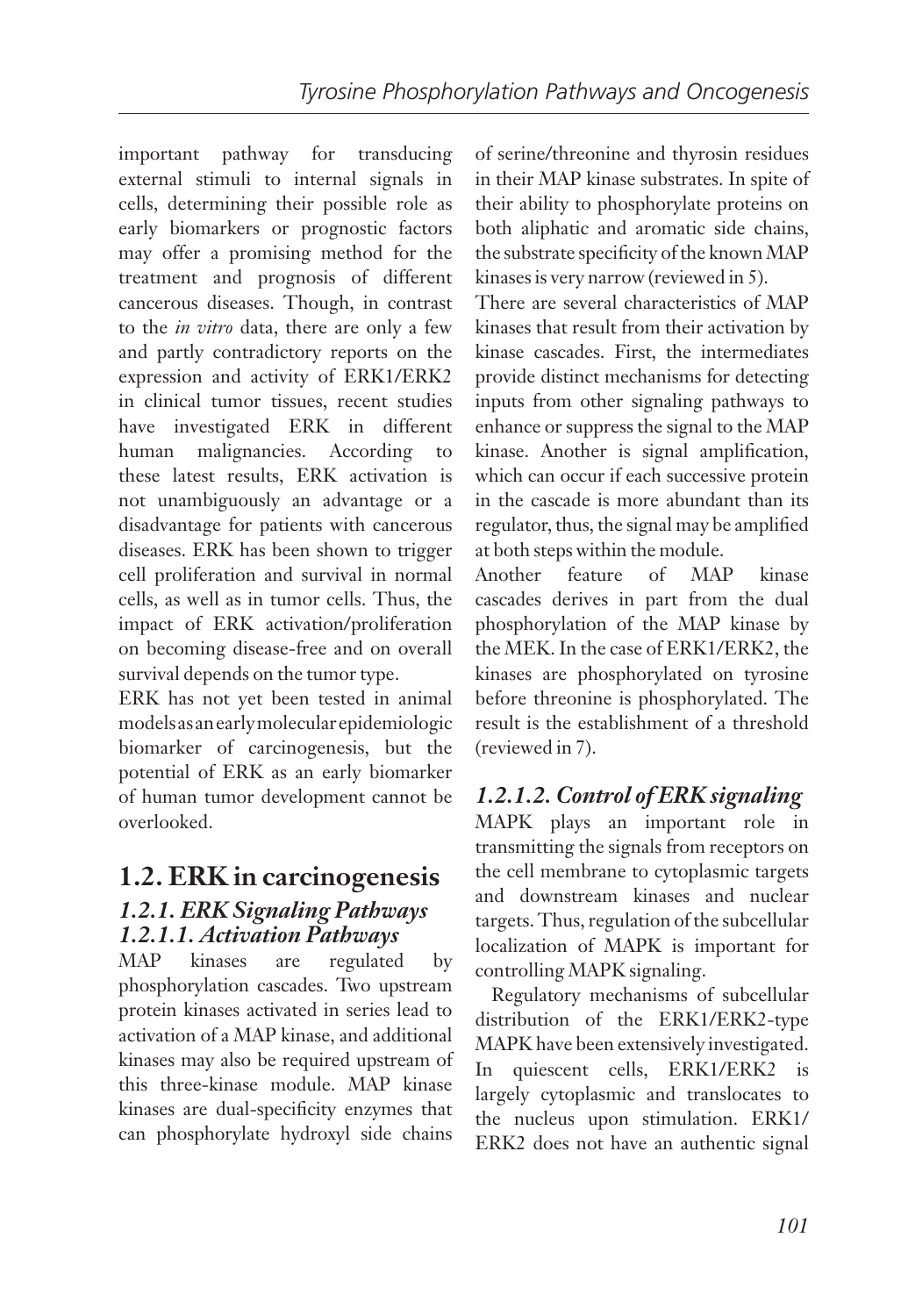sequence for nuclear import or nuclear export. As ERK1/ERK2 is small enough to enter the nuclear pore through passive diffusion, it is thought that there are anchor proteins which tether ERK1/ ERK2 in the cytoplasm. MEK1/MEK2, an upstream kinase of ERK1/ERK2, localizes to the cytoplasm because of its nuclear export sequence in its N-terminal region. The binding of ERK1/ERK2 to MEK1/MEK2, which forms an ERK/MEK heterodimer, results in the cytoplasmic retention of ERK1/ERK2, and nuclear translocation of ERK1/ ERK2 is accompanied by the dissociation of ((ERK1/ERK2)/(MEK1/MEK2)) complex. Phosphorylation of ERK1/ ERK2 by MEK1/MEK2 is necessary and sufficient for the dissociation of (ERK1/ERK2)/(MEK1/MEK2) complex (reviewed in 8).

There are three independent mechanisms for nuclear translocation of ERK1/ERK2: passive diffusion of a monomer, active transport of a dimer, and importin-independent transport. Phosphorylated ERK2 forms a dimer with phosphorylated or unphosphorylated ERK2. Moreover, disruption of dimerization by mutagenesis of ERK2 reduces its ability to accumulate in the nucleus, indicating that dimerization is important for its translocation to the nucleus (9). Although it is unclear whether these three mechanisms are equally important in nuclear translocation of ERK1/ERK2, active transport does not appear to be a major mechanism for nuclear import of ERK1/ERK2, as a recent study with live cell imaging has shown that the movement of ERK1/

ERK2 upon stimulation can be explained for the most part by energy-independent mechanisms (10).

The nuclear accumulation of ERK1/ ERK2 is temporary and ERK1/ERK2 must relocalize to the cytoplasm to prepare for the next stimulation. Nuclear export of ERK1/ERK2 involves a MEK1/MEK2 dependent, active transport mechanism: MEK1/MEK2 is shuttling between the cytoplasm and the nucleus, and carries ERK1/ERK2 out to the cytoplasm by using the nuclear export activity (8). While ERK1/ERK2 phosphorylates and activates several nuclear targets, including transcription factors, part of the activated ERK1/ERK2 localizes to the cytoplasm and phosphorylates cytoplasmic targets. Thus, the regulation of the spatial direction of ERK1/ERK2 signaling is essential.

According to the sequential-predictive model of carcinogenesis shown on Figure 1, the development of tumors from the first initiated cell to metastasis includes at least 5 steps: initiation, promotion, progression, invasion, and metastasis (11). Activation of MAP kinases during tumorigenesis is very frequent, and could play an important role in each of the above five steps.

#### *1.2.2. ERK in the phases of carcinogenesis 1.2.2.1. Initiation*

Mutations of the Ras family of protooncogenes are present in 30% of human tumors, contributing to the development of cancer. The most widely studied effectors for Ras signaling are the Raf serine/threonine kinases. Ras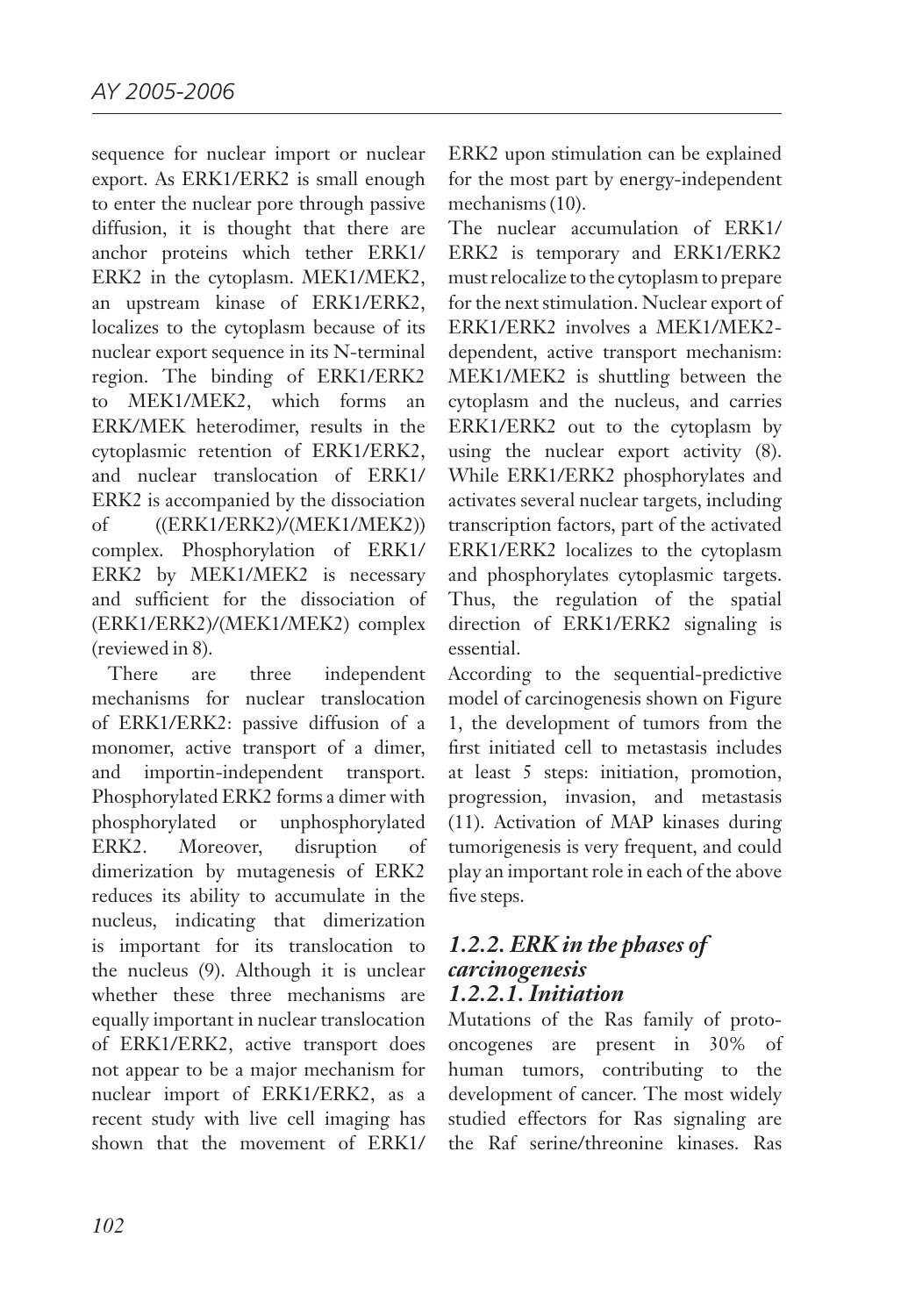promotes Raf association with the plasma membrane, where other events facilitate Raf activation. Raf then phosphorylates and activates the MEK1 and MEK2 dual specificity kinases. Activated MAP kinases translocate to the nucleus where they regulate gene expression by modulating transcription factors (reviewed in 12).

Mouse multistage carcinogenesis protocols include treatment of the mouse skin at the primary step of initiation with chemical carcinogens, which results in mutations of Ha-ras at specific codons that activate its transforming properties. Other changes in Ha-ras activity result from its amplification. The alterations in Ha-ras correlate with an increase in mitogenic signaling, represented by elevated ERK activities in cells cycling in serum. These signals can be reproduced partially if a human allele of Ha-ras is introduced in squamous cell carcinoma cells. Similarly, they can be inhibited by small synthetic inhibitors of the MAP kinase cascade (reviewed in 13).

#### *1.2.2.2. Promotion*

The cell proliferative stages of tumor promotion involve the removal of an initiated cell from growth suppression by neighboring cells, which would effect the reduction of gap junctional intracellular communication and the activation of mitogenic intracellular pathways. Intracellular events modify the intracellular proliferative steps of tumor promotion. The intracellular pathways typically activated by a proliferative stimulus are the extracellular response kinases/ERK (14).

Chemicals, such as polycyclic aromatic

hydrocarbons (PAH) that contribute to the promoting stages of cancer could also alter these signaling pathways. Benzo(a)pyrene caused a rapid increase in phosphorylation of ERK in an experiment (15). The aromatic hydrocarbon 2,3,7,8-tetrachlorodibenzo-p-dioxin was also shown to induce the immediate activation of ERK (16).

The recent study of de Lédinghen et al examined transformed and nontransformed hepatocytes to determine the effects of cell transformation on the cyclooxygenase 2 (COX2) expression and to shed light onto the mechanisms leading to COX2 expression in transformed cells. According to this study, the tumor promoters phorbol 12-myristate 13-acetate (PMA) and chenodeoxycholic acid induced COX2 expression in transformed, but not in non-transformed cells. PMA-induced COX2 expression in transformed cells resulted from an induction in COX2 mRNA, and was dependent on ERK, p38 mitogen-activated protein kinase and phosphatidylinositol-3-kinase. The data demonstrated that cellular transformation failed to lead to the induction of COX2 expression in hepatocytes, however, the conditions rendered hepatocytes susceptible to COX2 induction from tumor promoters by post-transcriptional mechanisms. The study has proven that COX2 is a target gene downstream of the MAPK signaling cascades in hepatocytes  $(17)$ .

Arsenic is a common environmental and occupational pollutant and a well-known human carcinogen that causes cancers in many human organs. It is generally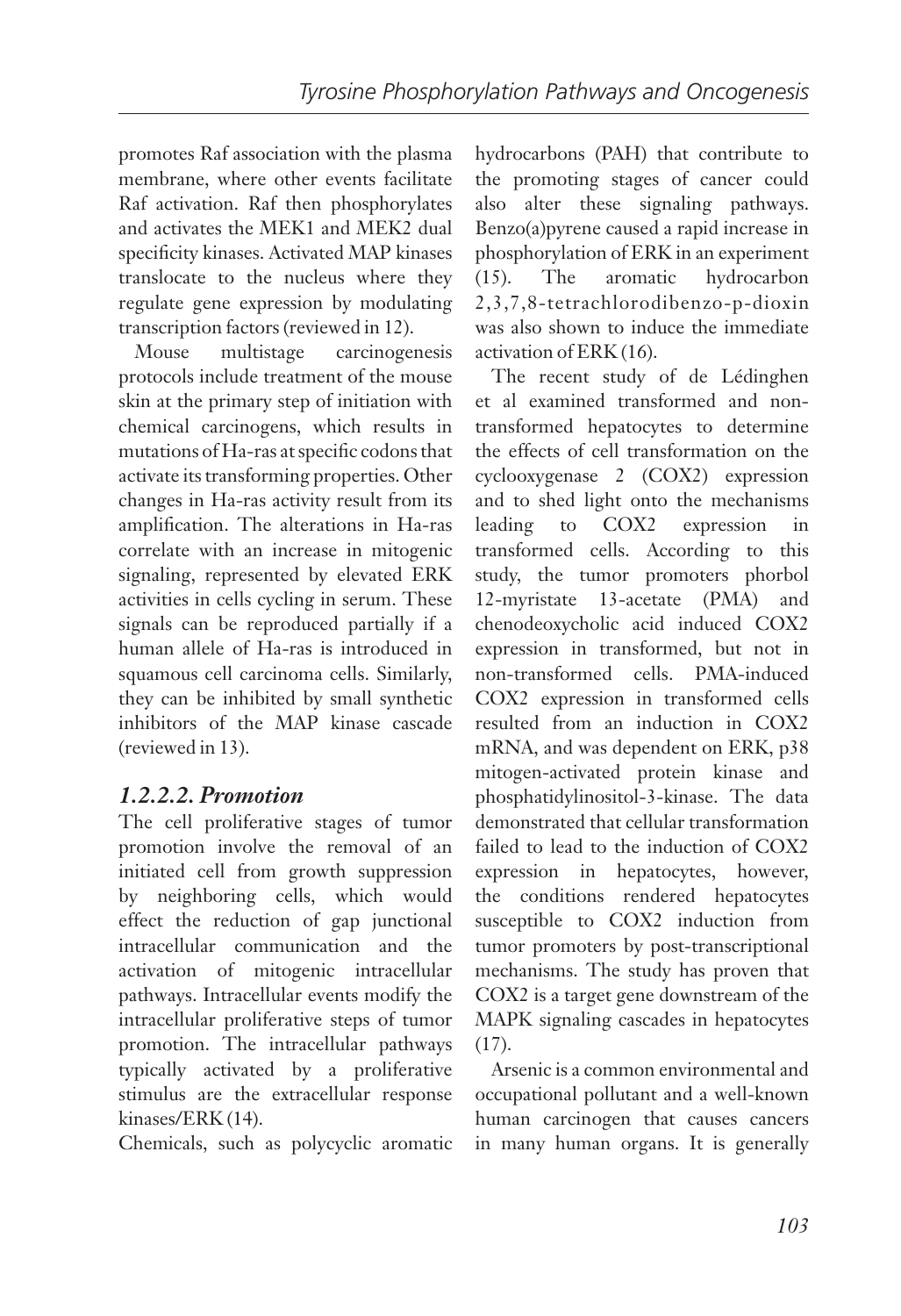acknowledged that arsenic does not act via a classic genotoxic or mutagenic mechanism, because it is not a direct mutagen. On the other hand, evidence has shown that arsenic shares many properties with tumor promoters by inducing intracellular signal transduction, activating transcription factors and changing the expression of genes involved in promoting cell growth, proliferation, and malignant transformation. Arsenic-induced MAPK signal transduction leads to activation of transcription factors such as AP-1 and nuclear factor-kappa B. These processes are associated with the carcinogenity of arsenic (18, 19).

#### *1.2.2.3. Progression*

The basement membrane forms a cellular support for tumors, and is made up of a complex mix of extracellular matrix proteins. MAPK enzymes have been shown to be involved in regulating the proteolytic enzymes that degrade the extracellular matrix. Therefore, these enzymes have been implicated in the progression and invasion of cancer besides their involvement in normal tissue remodeling, wound healing, and angiogenesis (reviewed in 20).

Most normal cells depend on environment-specific factors to maintain their viability and to prevent them from surviving in nonphysiologic sites (20). Defective apoptosis facilitates tumor progression, because the cells can ignore restraining signals from their neighbors, survive detachment from the extracellular matrix, and persist in a hostile environment. In the last few years, a large body of evidence has indicated the

involvement of the MAPK family in the regulation of apoptosis. The activation of JNK/SAPK is generally associated with the promotion of apoptosis, while activation of ERK was shown to inhibit apoptosis (reviewed in 20). Studies have shown that ERK acting downstream of B-Raf inhibits caspase activation following cytochrome c release from the mitochondria. It is also possible that ERK phosphorylates a proapoptotic Bcl-2 family protein, Bad, which is known to influence the mitochondrial membrane integrity and release of cytochrome c, by associating with Bcl-2 and Bcl-xL and thus inhibiting their anti-apoptotic function. Phosphorylation of Bad induces its association with different proteins, thus sequestering it in the cytosol and away from mitochondria (reviewed in 20). These data suggest that ERK plays a major role in protecting the cell from undergoing apoptosis, and that this impairment of apoptosis could help cells survive during progression, invasion, and metastasis.

#### *1.2.2.4. Invasion*

Disruption of the integrity of the basement membrane is a key histological marker of a tumor's transition to invasive carcinoma. In metastatic cells, ERK activity was shown to be higher when compared to non-metastatic cancer cells (21, 22). Persistent activation of ERK in malignant cells can lead to enhanced induction of proteolytic enzymes and this could lead to extracellular matrix and basement membrane degradation, allowing the cancer cells to invade into surrounding tissues and metastasize. Recent studies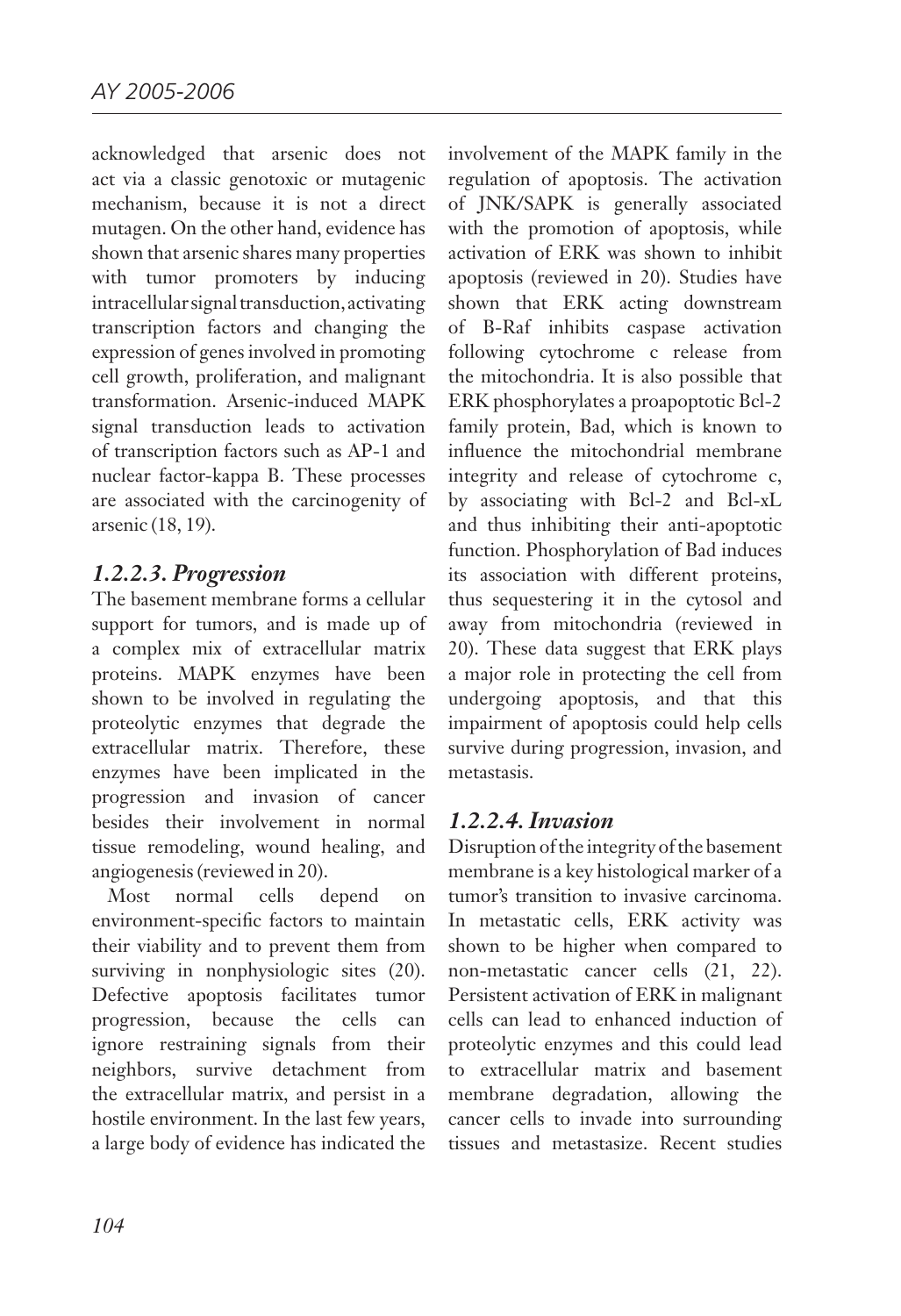have shown that significantly increased active ERK was found in primary breast tumors compared to their adjacent matched normal breast tissues and this increased ERK activity correlates with enhanced nodal metastasis (21, 22).

There is abundant evidence to show that receptor tyrosine kinases are involved in the development and progression of tumors. In addition to promoting mitogenic responses in target cells, these receptors are also capable of regulating cellular functions that are involved in the acquisition of an invasive phenotype such as the modulation of cellular attachments and the proteolysis of extracellular matrix and migration (reviewed in 20). Many growth factors have been reported to stimulate cell migration, through activation of receptor tyrosine kinase involving Ras/ERK signal pathways (23, 24).

Previous studies indicated that ERK activates the cell's motility machinery by enhancing myosin light-chain kinase activity leading to increased myosin light-chain kinase phosphorylation and enhanced cell migration. Different groups have shown that persistent activation or prolonged nuclear retention of activated ERK induces cell motility (25, 26). These findings may explain how growth factors, cytokines, or integrins that activate MAPK can influence cell motility on extracellular matrix during tissue remodeling as well as tumor cell invasion.

#### *1.2.2.5. Metastasis*

Metastasis consists of a series of sequential steps including the shedding of cells from a primary tumor in the

circulation, the survival of the cells in the circulation, arrest in a new organ, extravasation into the surrounding tissue, initiation and maintenance of growth and vascularization of the metastatic tumor. This process involves the coordination of several signal-transduction pathways that allow cancer cells to proliferate, remodel their surrounding environment, invade to distant sites, and reestablish the tumor. Recent data have shown that ERK plays a major role in inducing proteolytic enzymes that degrade the basement membrane, enhance cell migration, initiate several pro-survival genes, and maintain growth (reviewed in 20). The findings described at the mechanisms of invasion also suggest that ERK can also affect the process of metastasis by direct activation of the intracellular motility machinery.

Due to the central role that the ERK has in the connections between different signal transduction pathways, ERK seems to play a role in every step needed in the development of a metastatic cancer. Further *in vivo* experiments are needed to refine the potential of ERK as an early molecular epidemiologic biomarker.

#### *1.2.3. Prognostic role of ERK in different tumors 1.2.3.1. ERK in breast tumors*

With respect to breast tumors, earlier studies suggested an involvement of activated ERK in carcinogenesis and progression. Sivaraman et al reported an increased enzymatic MAPK activity in cytosols from 12 mammary carcinomas as compared to normal tissues or benign lesions (21). Salh et al found increased ERK1 and ERK2 amounts after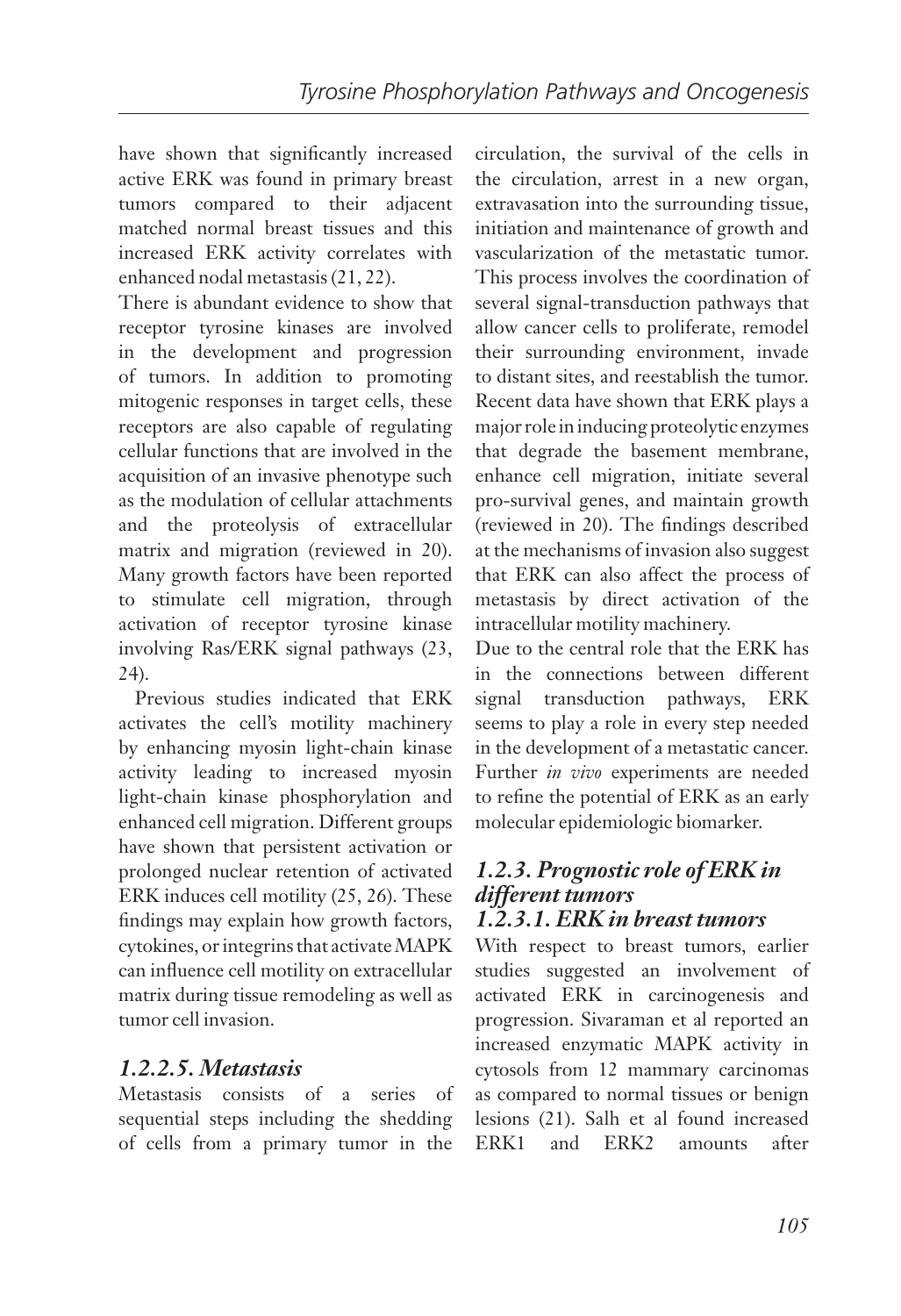immunoprecipitation relative to normal tissue samples, though ERK2 staining intensity in immunohistochemistry was actually reduced in tumor cells (27). A recent study (28) on 148 mammary carcinoma tissues of 120 cases with follow-up data used Western blot analysis and immunohistochemistry to determine the expression of ERK1/ ERK2 and their phosphorylated forms in the investigated histological samples. In this study, high phosphorylated ERK1 expression determined by immunoblots correlated significantly with a low frequency of recurrences and infrequent fatal outcome, and was an independent indicator of a long relapse-free period and overall survival in multivariate analysis. By immunohistochemistry, strong phosphorylated ERK staining in tumor cells was associated with early stages, negative nodal status, and long recurrence-free survival. According to these results, activation of ERK1 and ERK2 is associated with a better prognosis for the patient. Furthermore, in the case of breast cancer, survival and proliferation seem to be independent of each other.

#### *1.2.3.2. ERK in colorectal carcinomas*

It is known that the ERK pathway is one of the most important for cell proliferation (reviewed in 29), and several key growth factors and proto-oncogenes transduce the signals that promote growth and differentiation through this cascade. Activation of this signaling pathway is important in intestinal epithelial differentiation. There is growing evidence that activation of the ERK pathway is

involved in the pathogenesis, progression, and oncogenic behavior of human colorectal cancer (30).

A study, using the 1,2-dimethylhydrazine-induced colon carcinoma model in rats demonstrated that the activities of ERK are highly increased during colonic carcinogenesis *in vivo* (31). However, a more recent study conducted by the same research group on human colorectal tissue samples and their adjacent normal mucosa samples found elevated ERK activities only in a subset of human colorectal cancers (32). Namely, ERK activity in colonic carcinomas was 3.8±1.3-fold greater than in matching normal mucosa. This induction was still less than the 29-fold induction of ERK activity seen in 1,2- dimethylhydrazineinduced carcinomas in rats (32). The difference seen in animal model and human colorectal cancer samples may be explained by genetic and dietary factors which play an important role in human colorectal carcinonogenesis.

On the other hand, a more recent study conducted by Nemoto et al found increased expression of phosphorylated ERK1/ERK2 in colon cancer samples (33). These findings are in accordance with the result of a previous report  $(34)$ , but not with others (35, 36). The reason for the inconsistency is not clear, but indicates that besides the MAPK signaling pathway, other mechanisms may also be involved in the development of human colorectal carcinomas. Thus, in colorectal cancers, ERK1/ERK2 cannot yet be used as an early biomarker.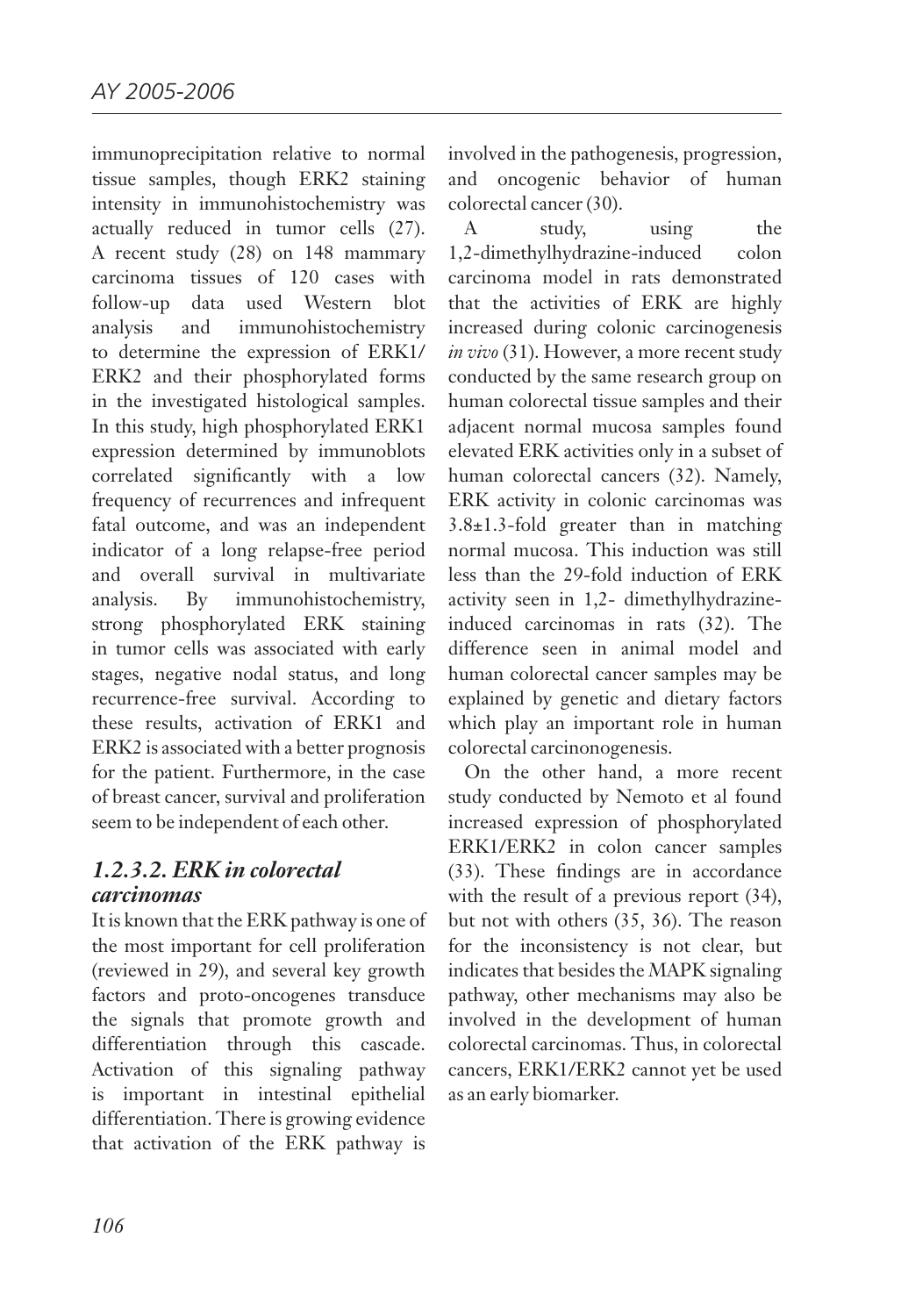#### *1.2.3.3. ERK in prostate cancer*

In early MAPK studies, elevated levels of MAPK have been detected in prostate carcinomas using immune-complex kinase assays on tumor tissue homogenates (37). However, analysis of tumor homogenates may be problematic, because nonneoplastic cells are included in the assessment of protein activity. Thus, later studies have focused on phosphorylationspecific antibodies as a means to test for activation of specific signal transduction proteins at the cellular level.

Gioeli et al have examined 82 primary and metastatic prostate tumor specimens for the presence of phosphorylated ERK. High levels of activated ERK were observed in high-grade and advanced-stage tumors. These observations, combined with previous reports demonstrating increased expression of cell proliferation markers, suggest that activation of ERK is linked to cell proliferation in prostate cancer (38). Data also suggest that elevated ERK activation may also be important in the growth of androgen-independent prostate cancer. Analysis of several patients' tumor samples showed high levels of activated ERK only after androgen ablation treatment, suggesting that ERK is activated in hormone refractory tumors (38).

Another study investigated the expression of ERK1 and mitogen-activated protein kinase phosphatases (MKP-1) by immunohistochemistry in 50 cases of high-grade prostatic intraepithelial neoplasia, thought to represent the precursor of prostate cancer (39). Protein overexpression of the MAP kinases was found in all cases compared to a normal prostate. These findings suggest that MAP

kinases, even in prostatic intraepithelial neoplasia, may shift the balance between cell proliferation and death. When they are expressed, the pathways that lead to apoptosis may be inhibited (39).

#### *1.2.3.4. ERK in verrucous and squamous cell carcinomas of the upper digestive tract*

Lessard et al studied 17 verrucous carcinomas and 10 squamous cell carcinomas of the upper aerodigestive tract for ERK1/ERK2 expression by means of immunohistochemistry (40). In 16 of the 17 verrucous carcinomas, the most basally situated layers of epithelial cells showed minimal ERK1 and ERK2 staining. This was in contrast with the moderately differentiated squamous cell carcinomas, in which the tumor cells, even the ones most basally situated, stained with ERK1 and ERK2. It is unclear why there was such exquisite localization of the staining. Possibly, there is a block in synthesis of ERK1 and ERK2 in the proliferating cells of verrucous carcinoma (40). It is also possible that the differences of staining patterns could be used to help separate verrucous carcinoma and welldifferentiated squamous cell carcinoma on small biopsies.

In verrucous and squamous cell carcinomas of the upper digestive tract, the histologic grade was related to the percentage of ERK-positive cells, implying that ERK is a marker of proliferation in these tumors (41).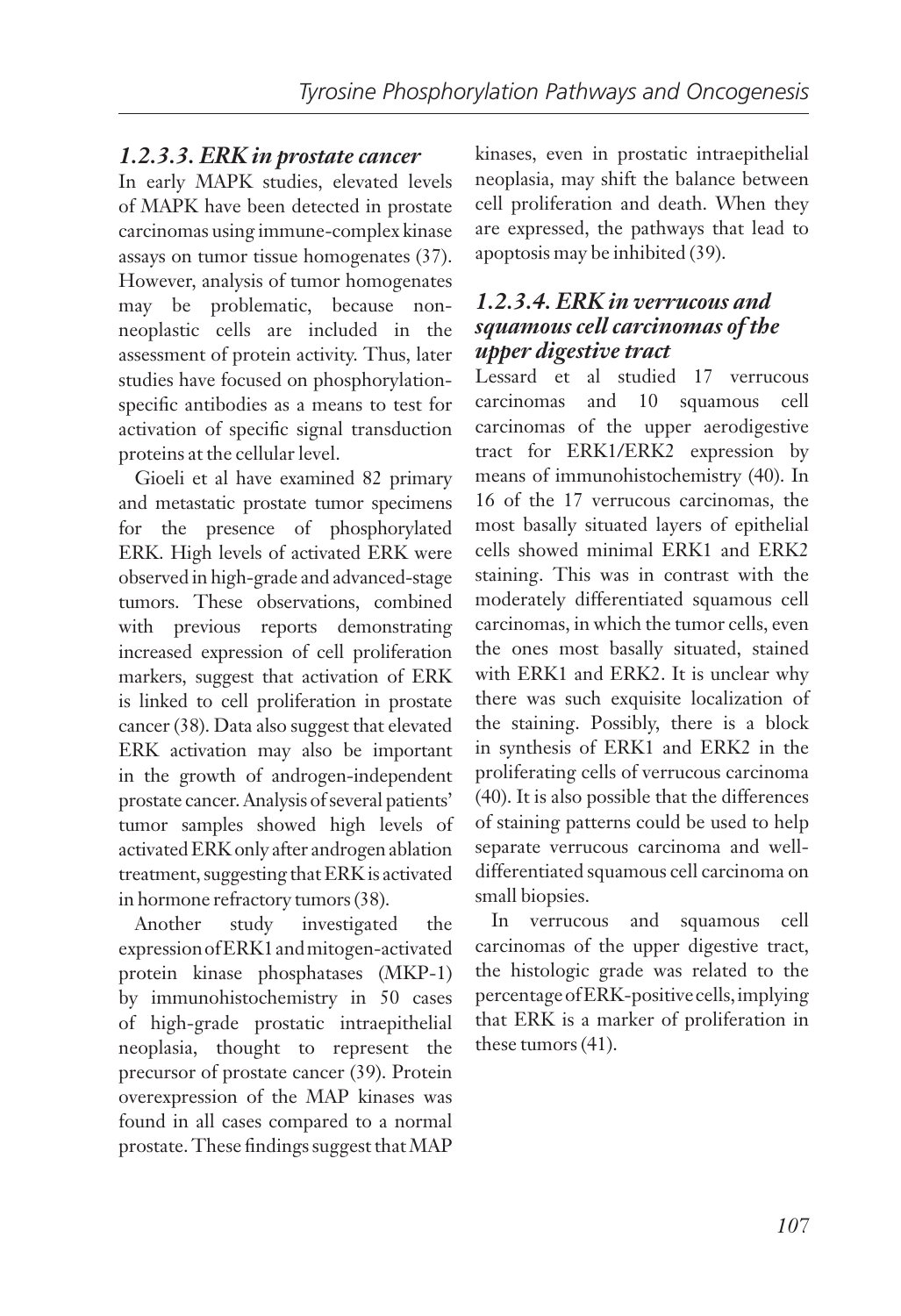#### *1.2.3.5. ERK in cervical intraepithelial neoplasia*

In the study of Branca et al (42), 302 archival samples (150 squamous cell carcinomas and 152 cervical intraepithelial neoplasia lesions) were subjected to immunohistochemical staining with ERK1 antibodies. There was no significant difference in ERK1 expression in the 3 histological grades of tumor differentiation. However, ERK1 overexpression proved to be a 100% specific marker of cervical intraepithelial neoplasia, and was never found in biopsy specimens without cervical intraepithelial neoplasia. Thus, ERK expression seems to be an early marker of cervical carcinogenesis.

#### *1.2.3.6. ERK in serous ovarian carcinoma in effusions*

Givant-Horowitz et al have analyzed 64 fresh-frozen effusions from patients diagnosed with serous ovarian carcinoma using immunoblotting to determine the possible associations between proliferation markers and apoptosis markers, patient age, disease stage, tumor grade, histological grade, chemotherapy status and survival (43). Phosphorylated ERK activity was seen in post-chemotherapy specimens and correlated with better overall survival. The improved prognosis associated with the expression and phosphorylation of ERK may expand the understanding of the biology of ovarian carcinoma, possibly affecting treatment strategies for this malignancy.

#### *1.2.3.7. ERK in human renal cell carcinomas*

Oka et al examined whether constitutive activation of the MAPK cascade was associated with the carcinogenesis of human renal cell carcinomas in a series of 25 tumors and in corresponding normal kidneys (44). Constitutive activation of MAPK in tumor tissue, as determined by the appearance of phosphorylated forms, was found in 48% of the cases. The phosphorylation, monitored by SDSpolyacrilamide gel electrophoresis, which is associated with the activation of MAPK, occurred in 50% of the renal tumors. Altogether, 14% of grade 1 tumors, 69% of grade 2 tumors, and 40% of grade 3 tumors showed MAPK activation (44). These results suggest that constitutive activation of MAPK may be associated with the carcinogenesis of human renal cell carcinomas.

#### *1.2.3.8. ERK in hepatocellular carcinomas*

Twenty-six hepatocellular carcinomas and their adjacent normal liver tissues were analyzed by Ito et al for the activation/ phosphorylation of ERK and its associated gene expression by immunoblotting and immunohistochemistry (45). ERK was activated in 58% of the cases and its expression level was significantly higher in hepatocellular carcinomas than in adjacent non-cancerous lesions.

The involvement of ERK activation in the clinico-histopathological features of hepatocellular carcinomas was assessed in the study as well. Activated ERK was elevated along with tumor size and was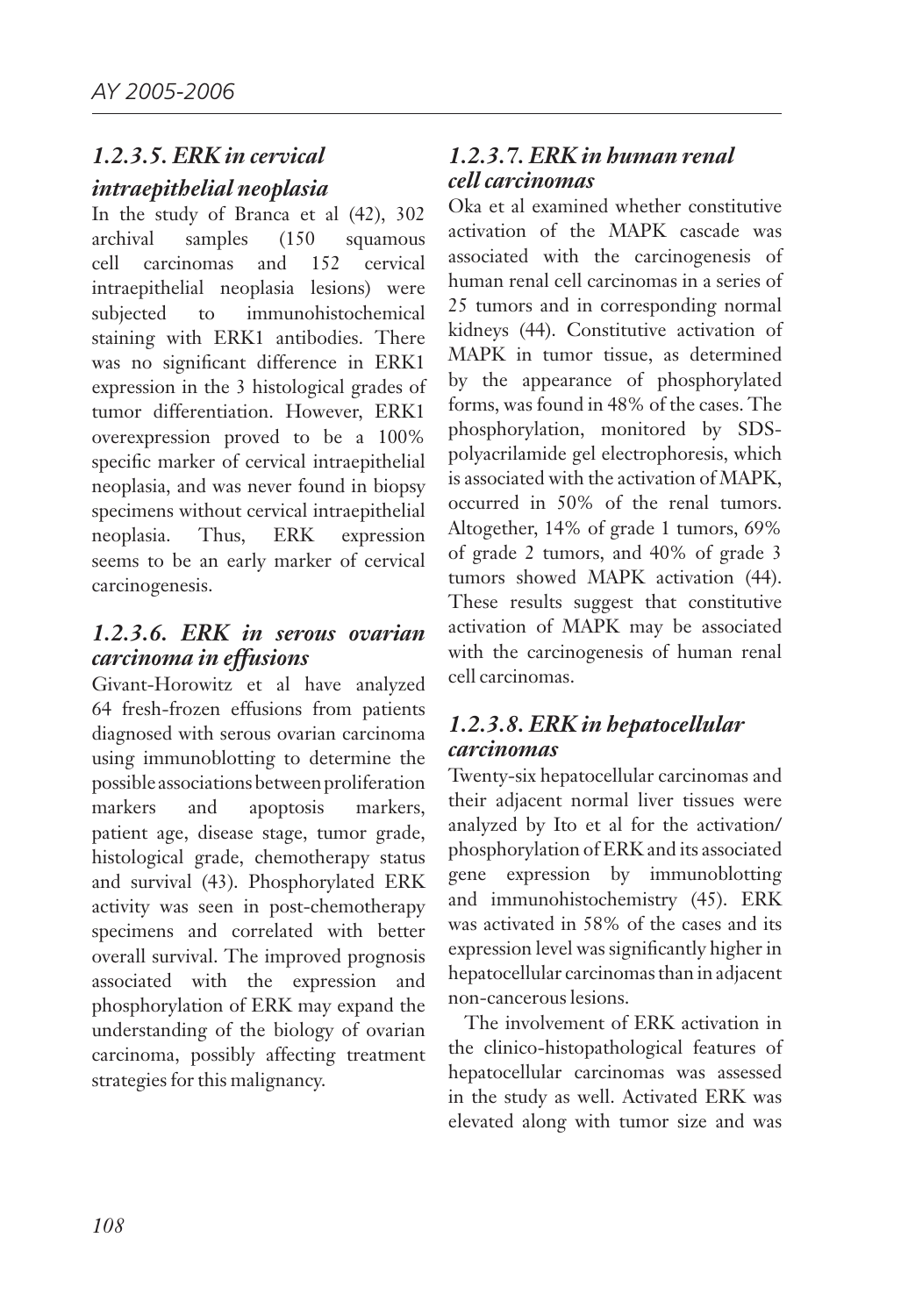significantly higher in hepatocellular carcinomas over 20 mm in diameter than in those under 20 mm. As it is well known, hepatocellular carcinomas exhibit changes in their characteristics when they reach approximately 20 mm in size (reviewed in 45). Therefore, the observed activation of ERK may be related to those changes of characteristics in the development of hepatocellular carcinomas.

In conclusion, the study suggests that expression of activated ERK in human hepatocellular carcinomas may play a role in multi-step hepatocarcinogenesis, especially in the acceleration of hepatocellular carcinoma *in vivo*.

#### *1.2.3.9. ERK in glial neoplasms*

Abnormal growth factor signaling is implicated in the pathogenesis of gliomas. The ERK pathway is a likely target, linking receptor tyrosine kinase activation to downstream serine/threonine phosphorylation events regulating proliferation and differentiation. In the study of Mandell et al (46), immunohistochemical detection of phosphorylated/activated ERK on different glial neoplasms permitted visualization of spatially discrete cellular patterns of ERK activation, compared to the relatively uniform expression of total ERK protein. The astrocytic tumors, regardless of grade, had the highest overall degree of ERK activation, whereas oligodendrogliomas had the least. Anaplastic progression of oligodendrogliomas resulted in a larger number of cells with active ERK. Within glioblastomas, microvascular hyperplasia and necrosis were associated with ERK

activation in adjacent tumor cells. In addition to spatial patterns of intratumor paracrine signaling, a possible cell cycleassociated regulation was detected: mitotic and actively cycling tumor cells showed diminished activation relative to cells in G0 phase. Although ERK activation was not restricted to neoplastic glia, consistent patterns of selective activation in tumor cells suggest that sustained activation may contribute to the neoplastic glial phenotype (46).

#### *1.2.4. ERK as prognostic factor/biomarker of cancer*

When the findings described above are considered together, ERK1 as an indicator of an activated ERK signaling pathway seems to be an early marker in a wide range of epithelial tumors, including cervical intraepithelial neoplasia, breast cancer, prostate cancer, verrucous and squamous cell carcinoma of the upper aerodigestive tract, renal cellular carcinoma, hepatocellular carcinoma, and glial neoplasia. However, there might be differences between the different histologic types of human cancer, as suggested by the findings of Loda et al, who found ERK1 and ERK2 overexpression in the early phase of prostate, colon and bladder carcinogenesis, with progressive loss of expression with higher histologic grade and in metastases (47).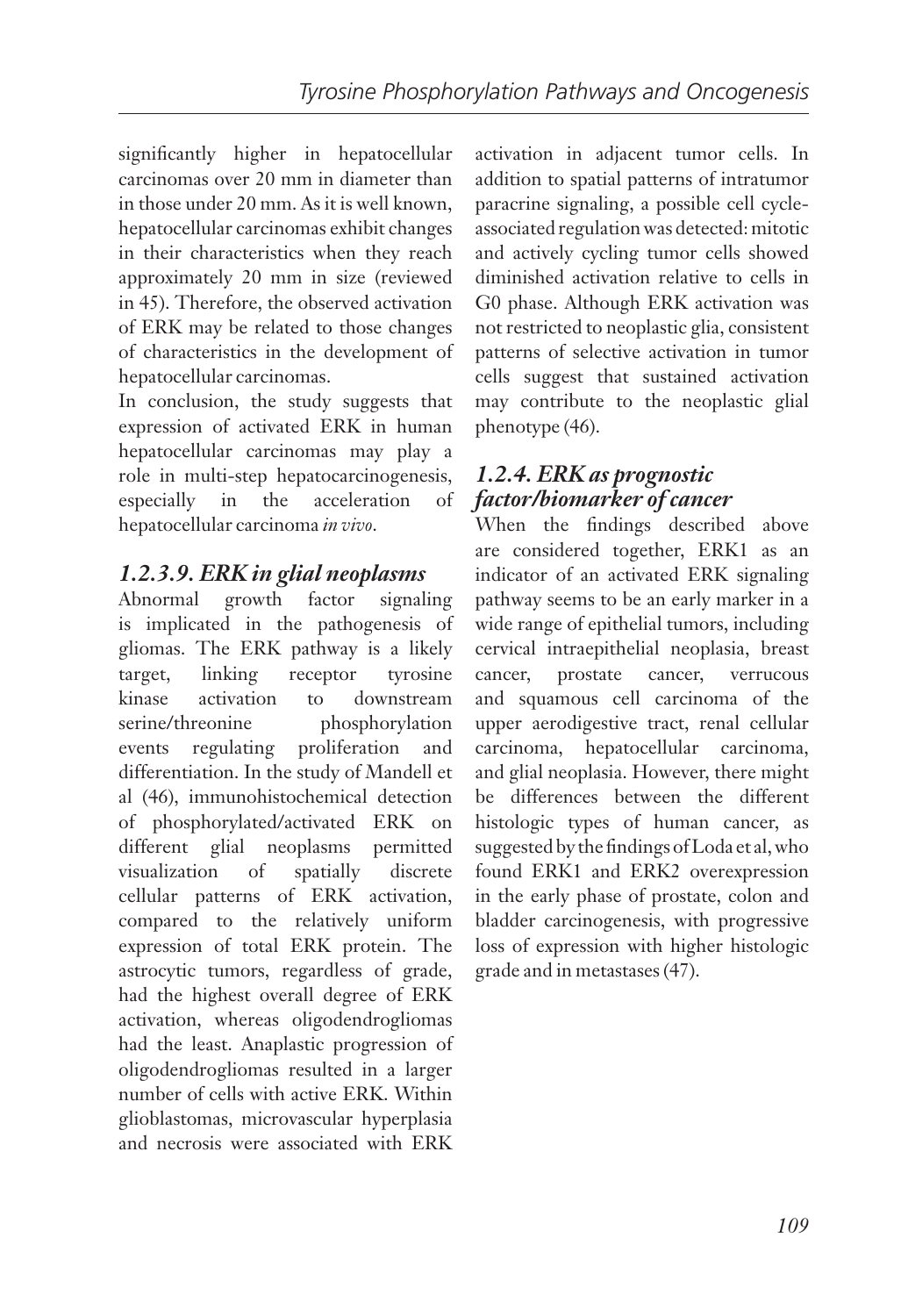## **1.3. Flavonoids and ERK activation in carcinogenesis**

#### *1.3.1. Flavonoids in carcinogenesis*

Flavonoids, found in great quantity in fruit extracts, are secondary metabolites of superior plants exhibiting antitumor effects. They are known to exert antioxidant and antiproliferative effects on tumor cells (48). Recent studies have speculated that the classical antioxidant activity of flavonoids is unlikely to be the sole explanation for their cellular effects. This hypothesis is based on several lines of reasoning: i) flavonoids are extensively metabolized *in vivo*, thus, their redox potentials are significantly altered (49), and ii) the concentrations of flavonoids and their metabolites accumulated *in vivo* are lower than those of antioxidant nutrients (8). Investigations have indicated that flavonoids may selectively interact with the MAPK signaling pathway due to their ability to inhibit tyrosine kinase activity (49, 50).

A natural compound, Flavin7 (F7), composed of the extracts from seven different fruits, was investigated in our kidney tumor animal model (51). Ne/De tumor cells were transplanted underneath the renal capsule of 6-to 8-weekold Fisher344 rats and animals were treated with human dose-equivalent F7 solution according to the manufacturer's instructions. After two weeks of treatment the rats were sacrificed and tumor growth was determined. F7 significantly (P<0.05) reduced tumor growth *in vivo*.

Accordingly, the aim of this study was to determine whether F7 influences the ERK signaling pathway in immortalized mouse renal proximal tubule cells.

#### *1.3.2. Materials and Methods 1.3.2.1. Cell culture*

TKPTS cells where TKPTS cell line was obtained from Dr Bello-Reuss and grown in 5%  $CO<sub>2</sub>$  atmosphere at 37°C as described by di Mari *et al.* (52). Parallel sets of logarithmically growing cells were treated with 50 µl, 100 µl, 200 µl, 300 µl and 500 µl F7 (total energy content 9.7 kJ, protein 0.07 g, fat 0.02 g, carbohydrates 0.16 g, total polyphenol 85 mg (flavonoid 75 mg, resveratrol 0.16 mg) 8 v/v% alcohol per 10 ml solution) (Crystal Institute Ltd, Eger, Hungary) per 2 ml cell culture medium.

### *1.3.2.2. Cell survival and FACS analysis*

TKPTS cells were treated with various doses of Flavin 7 (50 µl, 100 µl, 200 µl, 300 µl and 500 µl F7/2 ml culturing medium). Viable cell count was determined by trypan blue (Sigma Chemical Co, St. Louis, MO, USA) exclusion in a hemocytometer after 24 hours of treatment. In addition, TKPTS cells treated with 100 µl F7 were collected for FACS analysis 24 hours after treatment. Briefly: TKPTS cells were collected after trypsinization and fixed in 70% ethanol overnight. Afterwards, RNAse treatment cells were incubated with 5µg/ml PI and analyzed with a Becton Dickinson FACSCalibur analyzer (Becton Dickinson, Franklin Lakes, NJ, USA). The cell cycle profile was analyzed using the CellQuest software (Becton Dickinson, Franklin Lakes, NJ, USA).

#### *1.3.2.3. Luciferase assay*

pCRELuc plasmid containing four direct repeats of consensus CRE binding sites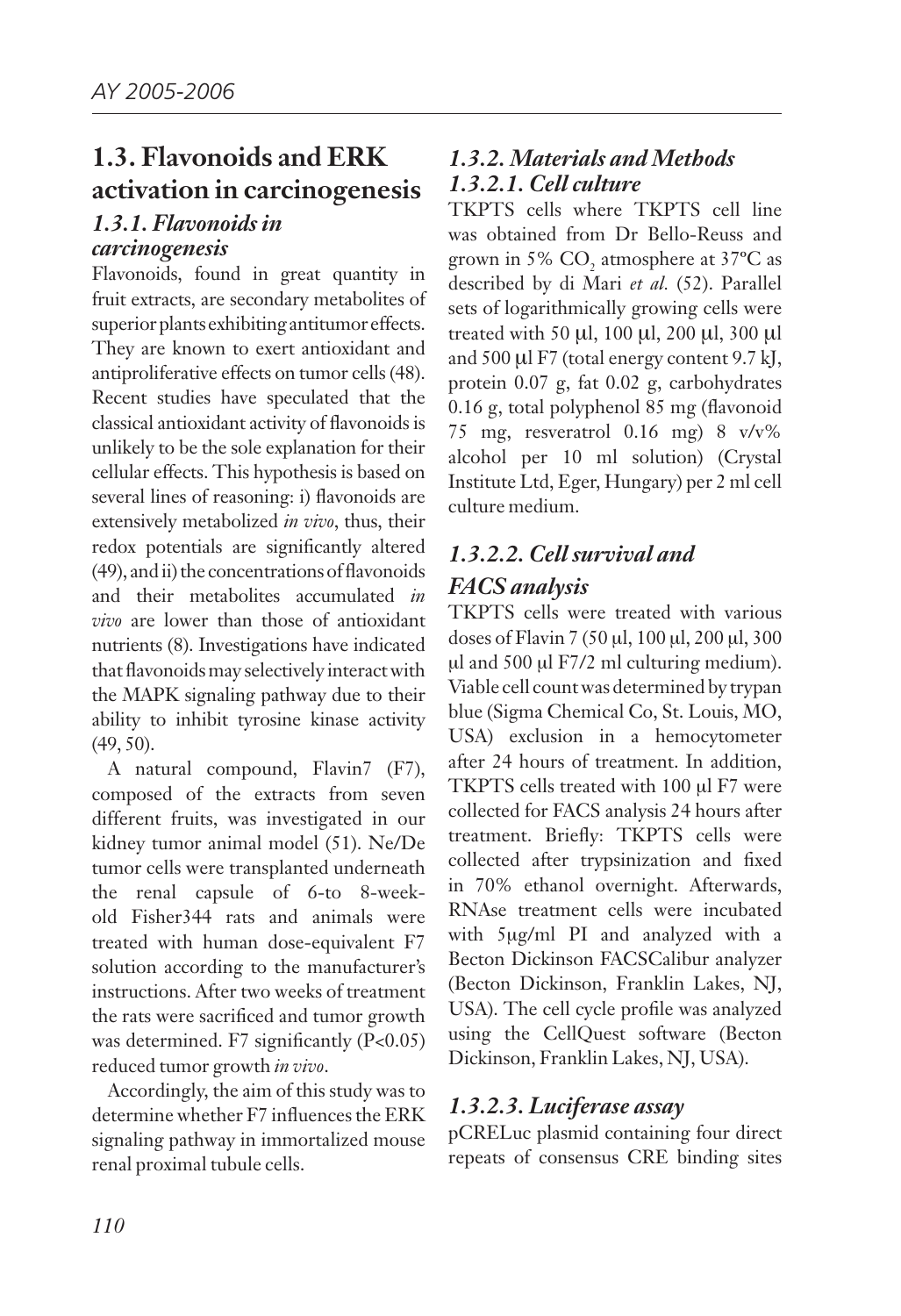(Stratagene, La Jolla, CA, USA) was transiently transfected into TKPTS cells by using the GenePorter2 reagent (GenLantis, San Diego, CA, USA) together with a β-galactosidase plasmid (Promega, Madison, WI, USA) as described elsewhere (53). Similarly, the pFR-Luc reporter plasmid together with the pFA2-Elk1 trans-activator plasmid

(Stratagene, La Jolla, CA, USA) were transiently transfected into TKPTS cells. Twenty-four hours after transfection cells were treated with Flavin 7 for various time points (50µl, 100µl, 200 µl and 300 µl F7/2 ml culturing medium for 12 h). Luciferase activity was determined by using a Luciferase Assay Kit (Promega, Madison, WI, USA) while β-galactosidase



**Figure 1. Sequential-predictive model of carcinogenesis (reproduced with permission from the authors, 12).**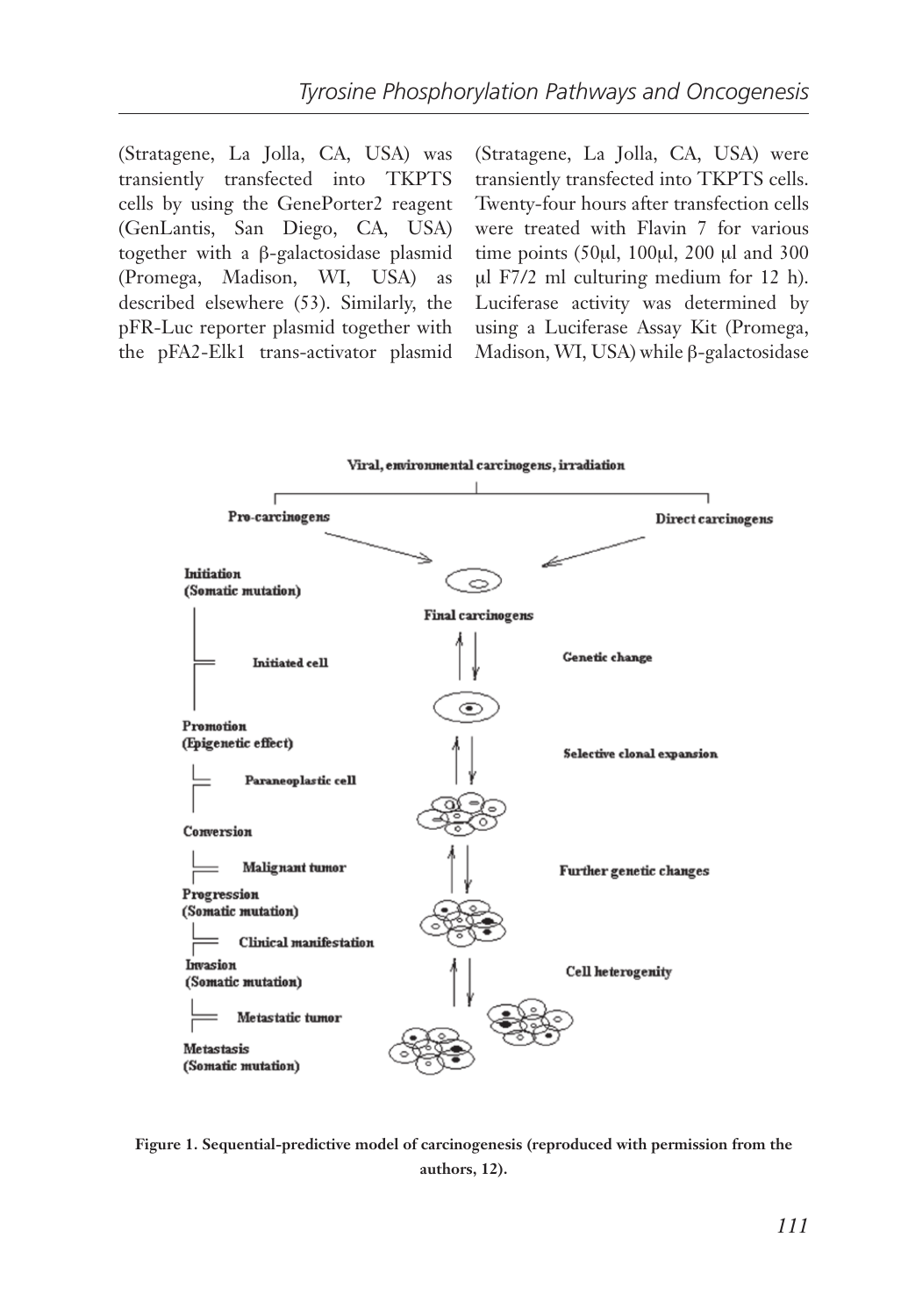was determined under control conditions and 18 hours after F7 treatment. The relative luciferase activity was measured and was normalized to the amount of activity detected for the co-transfected β-galactosidase plasmid (Invitrogen, La Jolla, CA, USA).

#### *1.3.2.4. Western blots*

Sets of logarithmically growing cells were treated with 100 µl F7 per 2 ml cell culture medium. Thirty minutes, 1 h, 2 h and 6 h after F7 treatment the medium was discarded, the cells were rinsed with 1xPBS and collected in a radioimmunoprecipitation assay (RIPA) buffer containing 50 µl/ml proteinase inhibitor cocktail (Sigma Chemical Co., St. Louis, MO, USA), 100 mmol/ml sodium orthovanadate (Sigma Chemical Co.) and 100 µg/ml phenylmethylsulfonyl fluoride (PMSF) (Sigma Chemical Co.) as described elsewhere (7). Protein content was measured using the Bio-Rad Protein Determination assay (Bio-Rad, Hercules, CA, USA) and 50 µg protein was blotted onto polyvinylidine fluoride membranes. The membranes were then hybridized with phospho-ERK1/2 (Thr202/Tyr204), ERK1/2 (Cell Signaling Technology, Beverly, MA, USA), phospho-MEK (Ser217/221) and MEK (Cell Signaling Technology) primary antibodies overnight in 5 ml 5% milk solution according to the manufacturer's instructions. After washing, the membranes were hybridized with a horseradish-peroxidase (HRP) conjugated secondary antibody in 2 ml 5% milk solution for 45 min. Bands were visualized by using the enhanced



**Figure 2. Effect of F7 treatment on survival of TKPTS cells. Cell count was determined by trypan blue exclusion (mean±S.D., n=3, \*P<0.001 compared to untreated control)**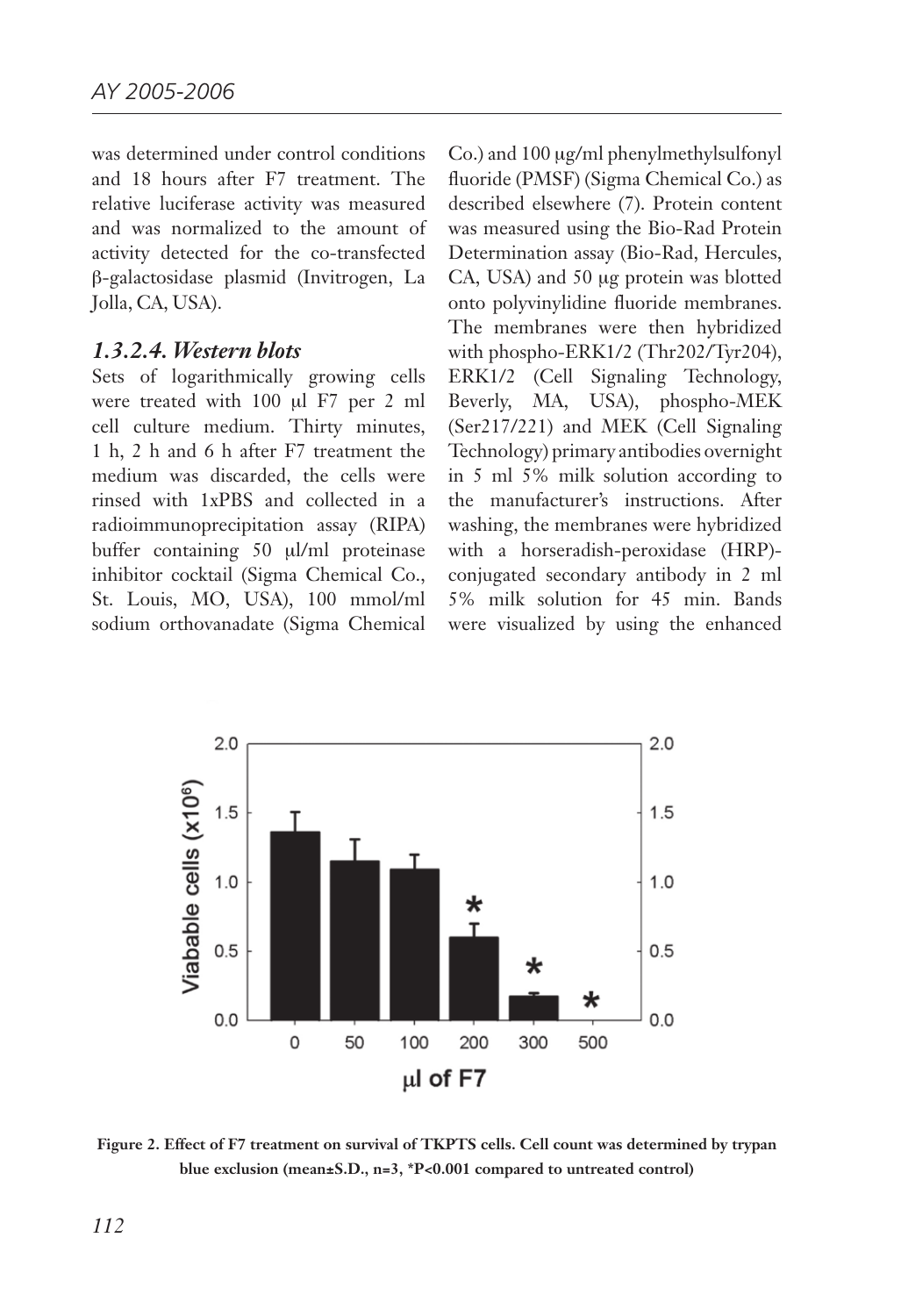chemiluminescence (ECL) method (Amersham, Piscataway, NJ, USA) and quantified by densitometry (UnScan-It 6.1; Silk Scientific, Orem, UT, USA).

#### *1.3.2.5. Statistical analysis*

Statistical differences between the treated and control samples were determined by Student's paired *t* test. Differences between means were considered significant when p<0.05. Analyses were performed by using the SigmaStat 3.5 software package.

#### *1.3.3. Results*

#### *1.3.3.1. Effects of F7 treatment on cell viability*

Treatment of the TKPTS cells with 50 µl, 100 µl, 200 µl, 300 µl and 500 µl F7/well showed that 200  $\mu$ l, 300  $\mu$ l and 500  $\mu$ l F7 significantly reduced the number of cells in the culture while the 50 µl and 100 µl treatment had no such effects (Figure 2). FACS analysis of the TKPTS cells treated with 100 µl F7 showed that F7 did not change the cell cycle distribution of the cells significantly (Figure 3). Since no cytotoxic effect or change in viability could be seen when applying 50 µl or 100 µl F7, to assure the greatest therapeutic dose possible, we selected the 100 µl F7 dose for our further studies.



**Figure 3. Effect of F7 on the cell cycle progression of TKPTS cells. TKPTS cells were treated with 100 µl F7 for 24 hours and FACS analysis was carried out as described in Materials and Methods. The percentage of cells residing in the different stages of the cell cycle are given. Data are representative of three independent experiments.**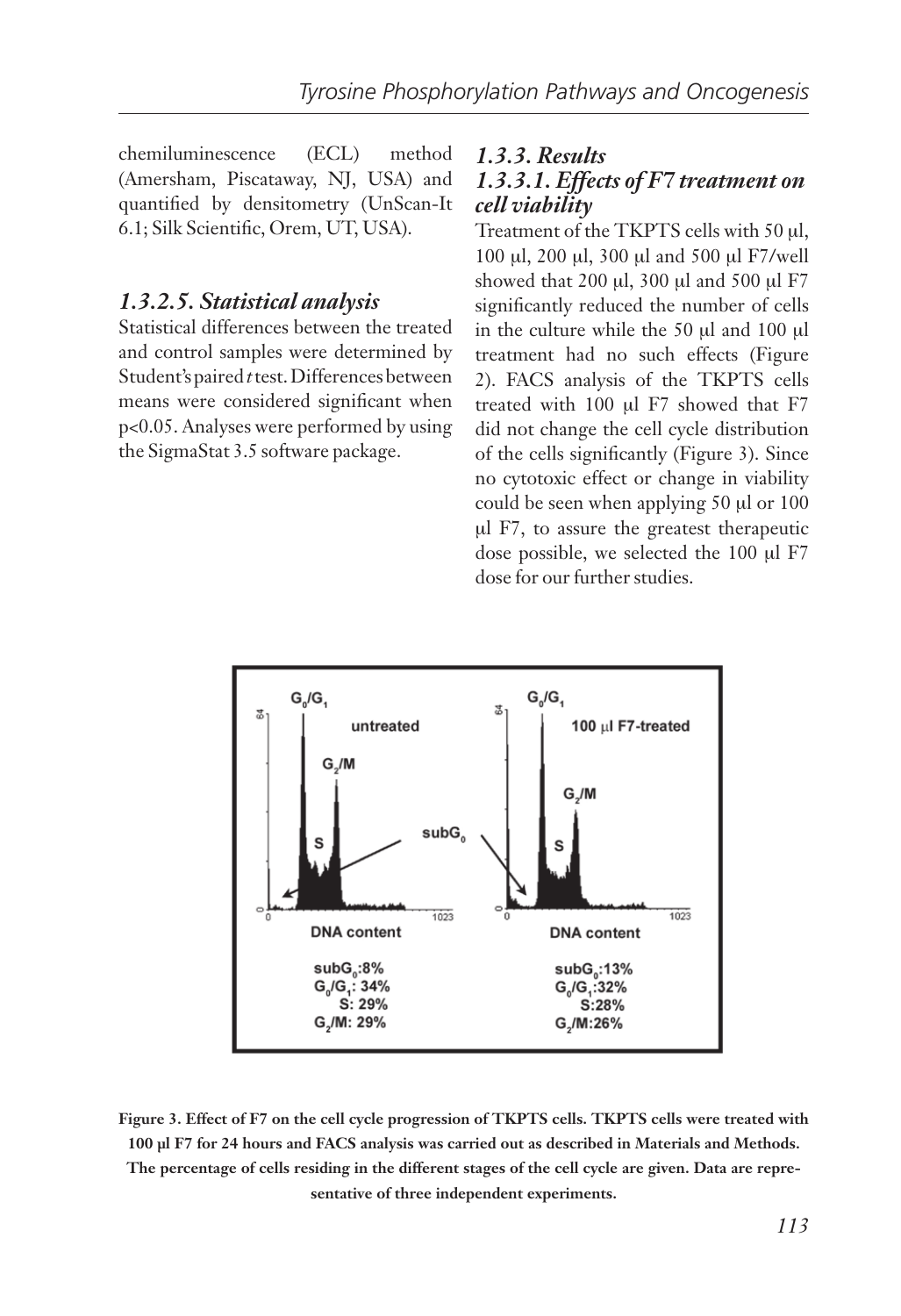#### *1.3.3.2. Effects of F7 treatment on ERK and MEK phosphorylation*

Next, we determined whether F7 treatment affected phosphorylation of ERK. As shown in Figure 4, amounts of phospho-ERK were significantly and transiently reduced after F7 treatment in TKPTS cells (Figure 3 A and B). Since ERK is activated through its upstream

kinase MEK (54), we were interested whether F7 affects ERK phosphorylation through its kinase. As the results of Western blotting show, F7 attenuates MEK phosphorylation (Figure 5 A and B) similar to ERK. On the other hand, total amounts of ERK and MEK were unchanged.



**Figure 4. Effect of F7 on ERK phosphorylation in TKPTS cells. (A) TKPTS cells were treated with 100 µl F7 for the times indicated. Phosphorylation of ERK was determined by Western blotting using an antibody that recognizes only the phosphorylated form. As loading controls, total ERK levels were also determined. Results shown are representative of three independent experiments. (B) Densitometry of the Western blots shown in (A). Ratios of pERK1/ERK1 are given (mean±S.D., n=3; \*P<0.001 compared to the untreated control, \*\*P<0.001 compared to the 0.5, 1.0 and 2.0 h treatments)**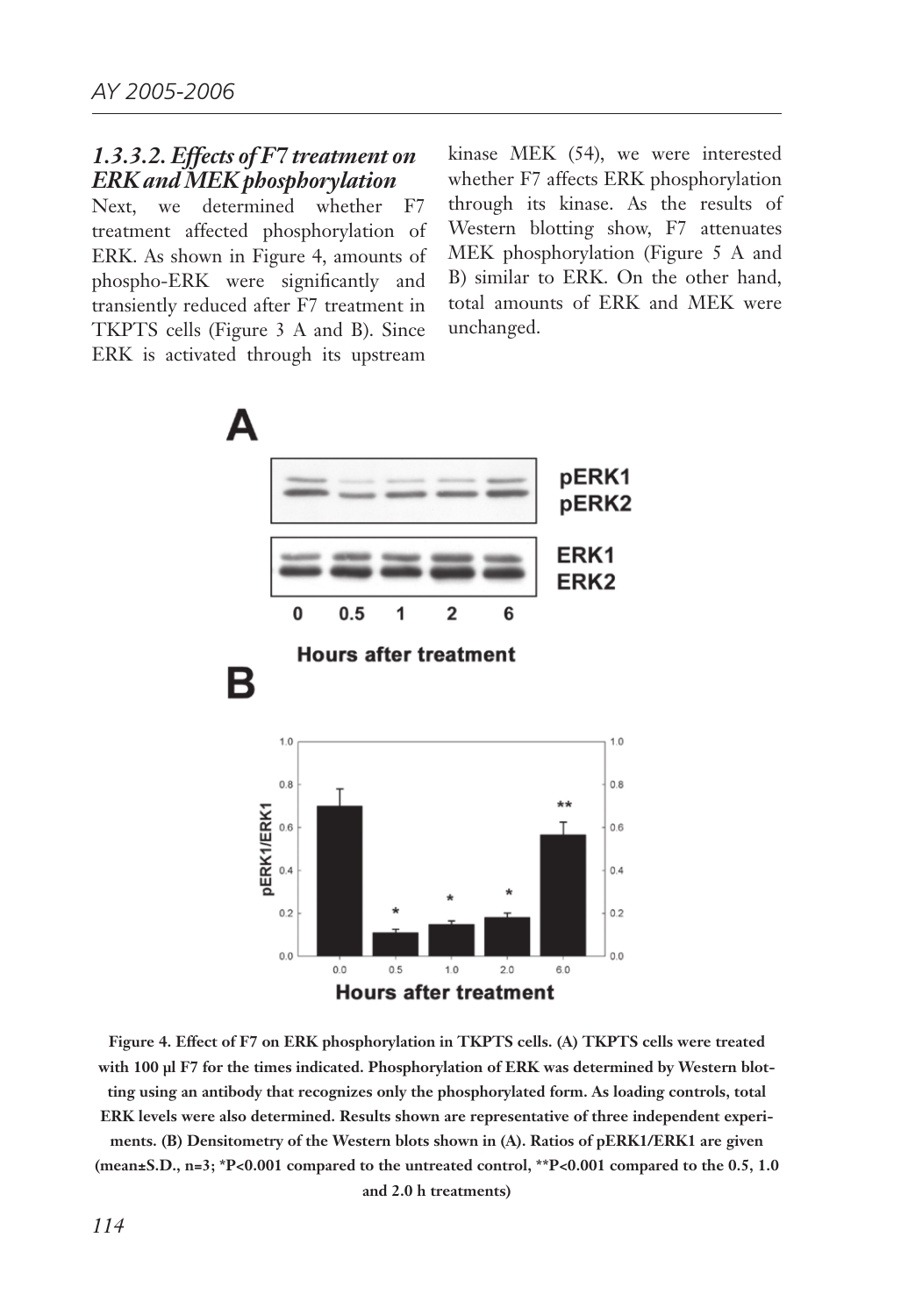#### *1.3.3.3. Effects of F7 treatment on downstream function of ERK*

Activated ERK activates downstream targets that induce target-specific transcription, which is part of the survival signaling (53, 55). Elk1 is one of the downstream targets of ERK, activity of which could be followed by a trans-activating system, where the Elk activator plasmid initiates activity of a luciferase reporter plasmid. Accordingly, TKPTS cells were cotransfected with those plasmids and treated with 50 µl, 100 µl, 200 µl, 300 µl and 500 µl F7/2 ml culturing medium for 18 hours. As seen in Figure 5, Elk1 activity was significantly reduced after F7 treatment, similar to ERK phosphorylation (Figure 4). These observations suggest that ERK function is inhibited by F7 treatment.



**Figure 5. Effect of F7 on MEK1 phosphorylation in TKPTS cells. (A) TKPTS cells were treated with 100 µl F7 for the times indicated. Phosphorylation of MEK1 was determined by Western blotting using an antibody that recognizes only the phosphorylated form. As loading controls, total MEK1 levels were also determined. Results shown are representative of three independent experiments. (B) Densitometry of the Western blots shown in (A). Ratios of pMEK1/MEK1 are given (mean±S.D., n=3; \*P<0.001 compared to the untreated control)**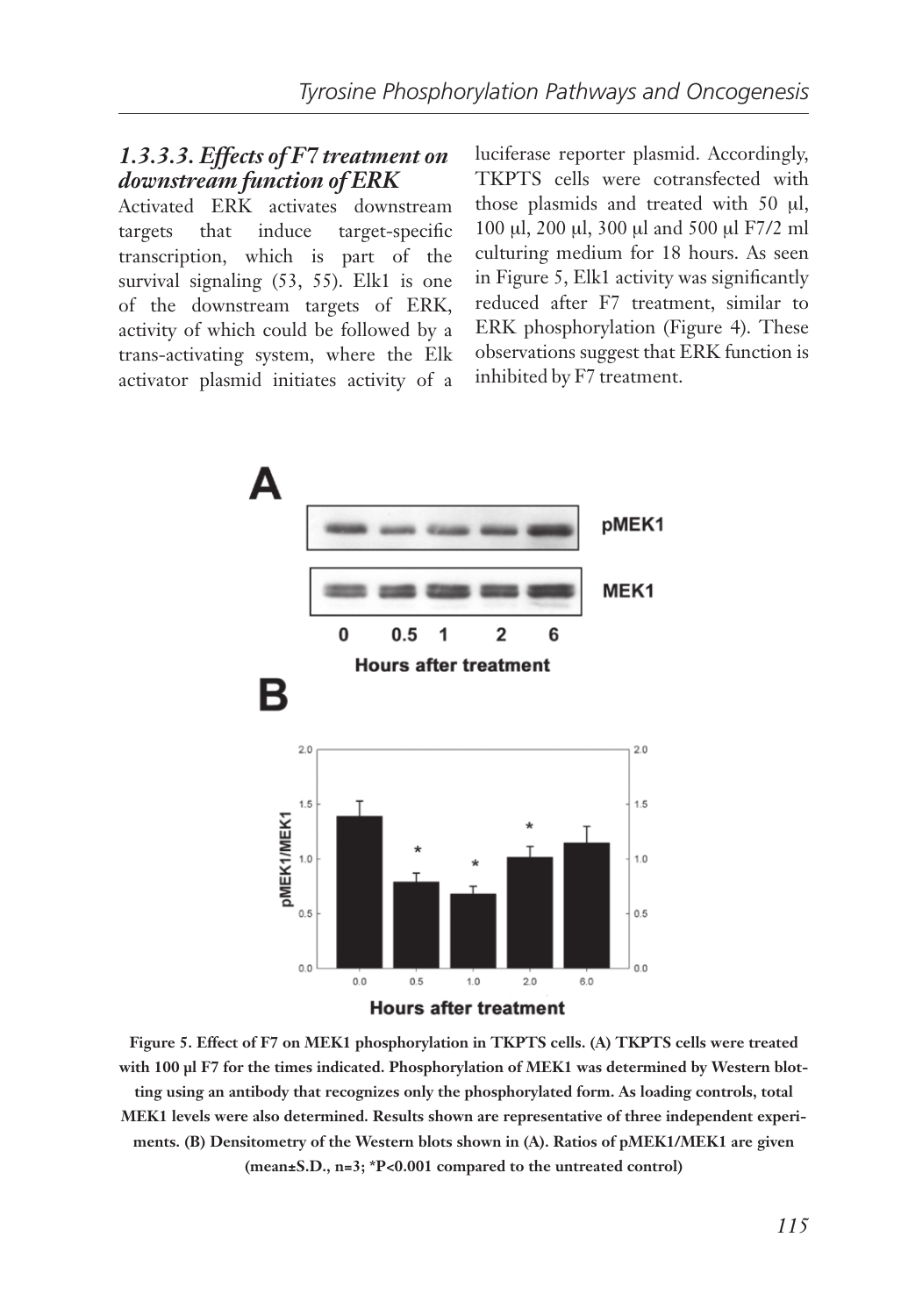The cAMP responsive element binding protein (CREB) is activated through phosphorylation by ERK/p90rsk (53, 56, 57). Activated CREB initiates a series of transcriptional events by binding to the promoters of CREB-responsive genes as part of the survival mechanism (58). To determine whether F7 also affects CREBmediated transcription, TKPTS cells were transiently transfected with the CREB responsive pCRE-Luc plasmid. As is seen in Figure 6, F7 treatment significantly inhibited CREB-mediated transcription.

#### *1.3.4. Discussion*

Flavonoids comprise a large class of naturally occurring polyphenol plant compounds. The human diet usually contains approximately 1 g or more per day of flavonoids, a quantity providing pharmacologically significant concentrations in body fluids (59). Flavonoids were shown not only to inhibit tumor cell growth (51, 59) but also to induce cell differentiation (59). The inhibitory effects of flavonoids on the growth of malignant cells may partly be due to their suppressive effect on kinase



**Figure 6. Effect of F7 on downstream function of ERK. TKPTS cells were transiently transfected**  with either the pFR-Luc reporter plus pFA2-Elk1 trans-activator plasmids together with a  $\beta$ -galac**tosidase plasmid (open bars) or a pCRE-Luc plus** b**-galactosidase plasmid (filled bars) as described in Materials and Methods. After 24 hours, cells were treated with F7 for 12 hours and luciferase activity together with** b**-galactosidase activity was determined. Luciferase activity was calculated as the ratio of luciferase activity normalized to** b**-galactosidase activity (mean±S.D., n=3; \*P<0.001 compared to the untreated control)**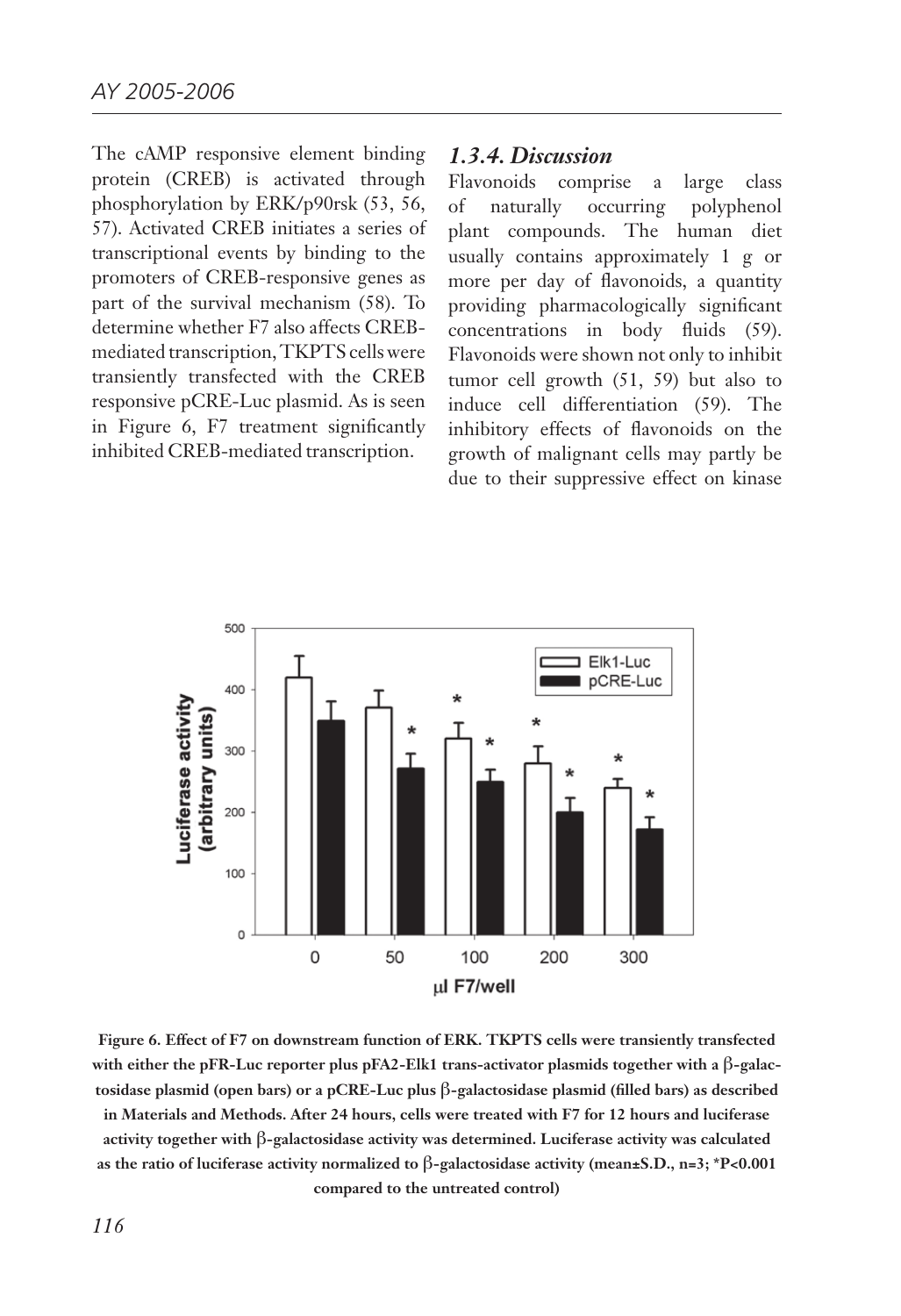activities involved in the regulation of cell proliferation (60, 61).

According to recent data, activation of the MAPK pathway such as ERK signaling is a frequent event in the development of cancerous diseases, though ERK phosphorylation is not unambiguously an advantage or a disadvantage for patients with cancerous diseases (62). The study of Ye *et al.* (63) has shown that the inhibition of the MEK/ERK pathway resulted in a significant enhancement of growth inhibition in MCF-7 breast cancer cells. So *et al.* (64) have demonstrated that citrus flavonoids effectively inhibited proliferation of the human breast cancer cell line MDA-MB-435 *in vitro*, especially when paired with quercetin, which is widely distributed in other foods.

Earlier we reported that F7 treatment was able to reduce the growth of kidney tumor Ne/De transplanted into F344 rats. Furthermore, cancer-related weight loss was also reduced in tumor-bearing animals when treated with F7 (51). The mechanism of this tumor-reducing effect was not investigated, but besides other mechanisms, effects on the MEK/ERK pathway may be suspected.

Our data suggest that F7, being a flavonoid-rich solution, possesses protein kinase inhibitor activity that might be responsible for the observed inhibition of MEK and ERK phosphorylation in TKPTS cells (Figure 3 and 4). Whether F7 directly acts on MEK or on its upstream kinase(s) needs further investigation. Our data also showed that inhibition of ERK phosphorylation resulted in inhibition of its downstream function, such as Elk1 or CREB activation (Figure 5).

ERK is involved in various cellular processes such as differentiation, proliferation, and survival (62). Interestingly, inhibition of ERK and its function does not affect cell cycle progression as evidenced by FACS analysis (Figure 2). On the other hand, F7 also significantly inhibited CREB activity (Figure 5) probably through inhibition of ERK (53). Since CREB is an important element of survival signaling (7, 53, 57) these results suggest that F7 affects the survival pathway rather than the cell proliferation in renal tubular cells. The mechanism of these effects needs further study.

In conclusion, because of its ability to temporarily inhibit the activation of the MEK/ERK pathway *in vitro* and tumor growth *in vivo*, in case of malignancies which require MEK/ERK activation for survival (65), the natural compound F7 may have merit in the supportive therapy of cancer patients. Therefore, further *in vivo* and *in vitro* investigations are needed to determine the potential role of F7 in the treatment of malignant diseases.

## **2. Personal experiences**

It is a great opportunity in my profession to spend an academic year in the US and get professional experience in laboratory research. My supervisor, Robert L. Safirstein, MD has taken good care of me and made sure that I found my place in the laboratory ever since the first day. My Adviser, Istvan Arany PhD, CSc has done his best to teach me new laboratory techniques like Luciferase assay and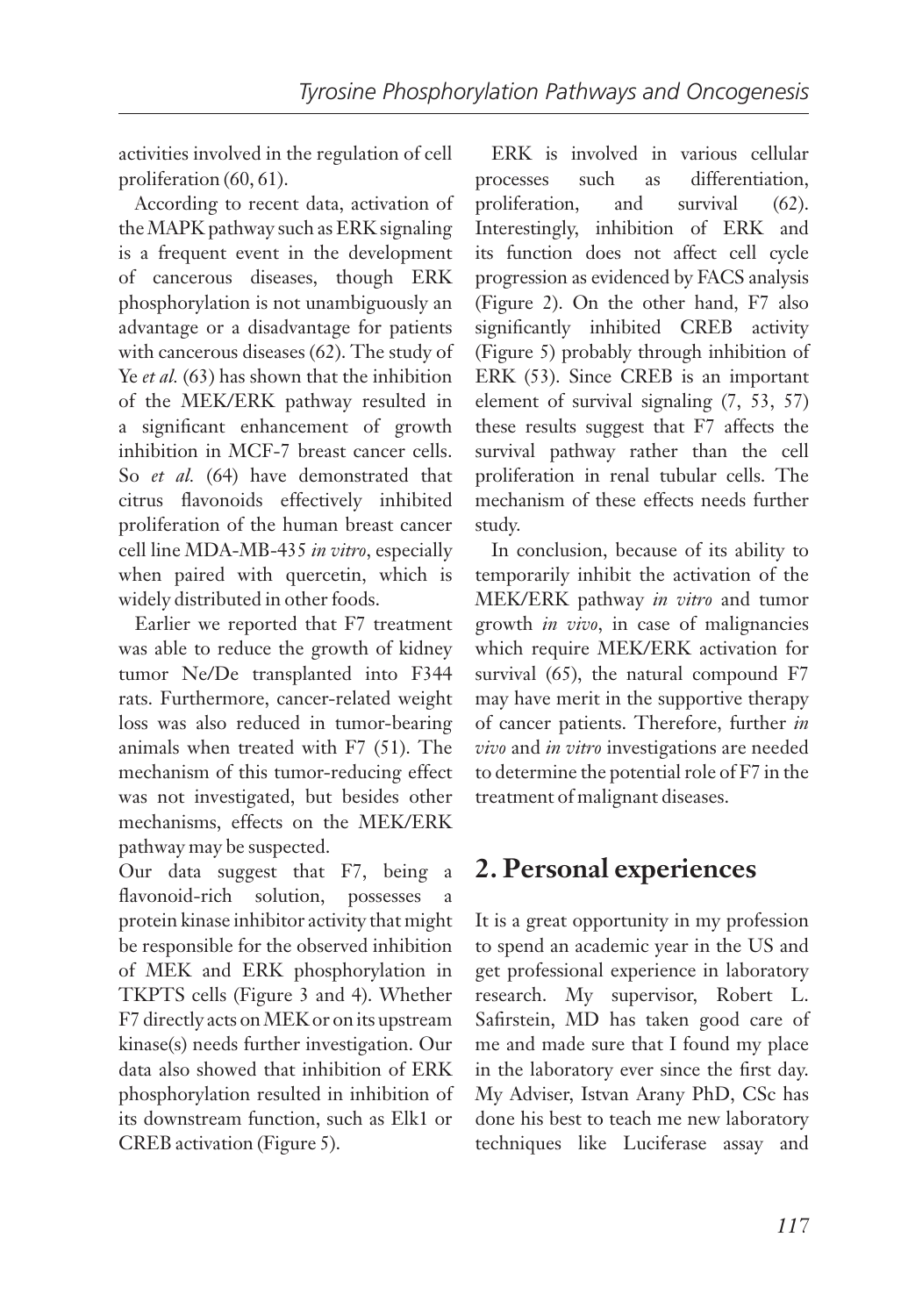Western blotting and to include me in all the professional and leisure activities of the laboratory personnel. I have done my best to work as hard as possible and achieve some results within this relatively short period for research. I am deeply grateful to Dr. Arany, Dr. Safirstein, and all the laboratory personnel who warmly welcomed me in their everyday work and did not hesitate to help whenever I needed professional support.

I am also truly grateful to my roommate, Rebekah Craig, who did not hesitate to share her apartment with me and welcomed me into her circle of friends. She also taught me a lot about the hospitality of the South and made sure that I felt myself at home no matter where we went together and whom we met. Thanks to her, I met students of different nationalities and forged friendships that will hopefully last forever.

I also need to mention the International Friendship Organization (IFO), a nonprofit organization whose primary goal is to welcome foreign students from all over the world in Little Rock, AR and to make them feel at home. They also provide free English lessons to ensure better professional and everyday communication for the foreign students, and, last but not least, they organize different activities for foreign students and Americans, giving them the opportunity to get to know each other and each other's culture.

Finally, I thank the members of the Little Rock community who shared their homes and befriended us fellows during Thanksgiving, Christmas, and Easter and who made us all feel welcome and part of the celebration.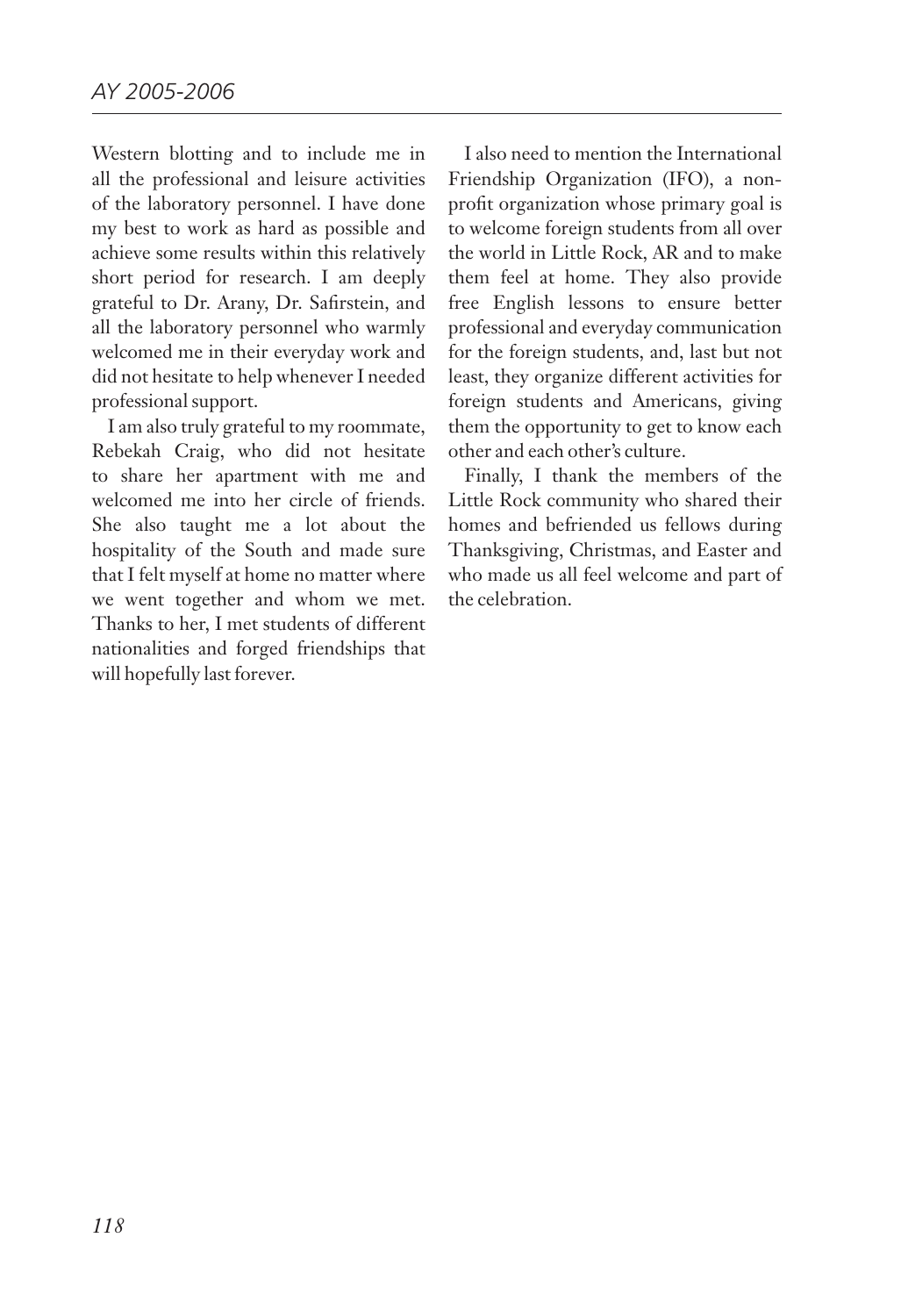#### *Bibliography*

- 1. Cano E, Mahadevan LC. Parallel signal processing among mammalian MAPKs. TIBS 1995; 20:117-22
- 2. Lewis TS, Shapiro PS, Ahn NG. Signal transduction through MAP kinase cascades. Adv Cancer Res 1998; 74:49-139
- 3. Cobb MH. MAP kinase pathways. Prog Biophys Mol Biol 1999; 71:479-500
- 4. English J, Pearson G, Wilsbacher J, Swantek J, Karandikar M, Xu S, Cobb MH. New Insights into the Control of MAP Kinase Pathways. Exp Cell Res 1999; 253:255-70
- 5. Pearson G, Robinson F, Beers Gibson T, Xu B-E, Karandikar M, Berman K, Cobb MH. Mitogen-Activated Protein (MAP) Kinase Pathways: Regulation and Physiological Functions. Endocrine Rev 2001; 22(2):153-83
- 6. Errede B, Cade RM, Yashar BM, Kamada Y, Levin DE, Irie K, Matsumoto K. Dynamics and organization of MAP kinase signal pathways. Mol Reprod Dev 1995; 42:477-85
- 7. Stevenson BJ, Rhodes N, Errede B, Sprague Jr GF. Constitutive mutants of the protein kinase STE11 activate the yeast pheromone response pathway in the absence of the G protein. Genes Dev 1992; 6:1293-304
- 8. Kondoh K, Torii S, Nishida E. Control of MAP kinase signaling to the nucleus. Chromosoma 2005; 114:86-91
- 9. Khokhlatchev AV, Canagarajah B, Wilsbacher J, Robinson M, Atkinson M, Goldsmith E, Cobb MH. Phosphorylation of the MAP kinase ERK2 promotes its homodimerization and nuclear translocation. 1998; Cell 93:605-15
- 10. Burack WR, Shaw AS: Live cell imaging of ERK and MEK: simple binding equilibrium explains the regulated nucleocytoplasmic distribution of ERK. J Biol Chem 2005; 280:3832-37
- 11. Németh K, Kiss I, Rodler I, Csejtei A, Faluhelyi L, Ember I: [Colon and rectum tumors]. In: Ember I, Kiss I (editors): [Molecular epidemiology of tumors and precancerous diseases]. Budapest: Medicina Rt; 2005. pp 90-101
- 12. Campbell PM, Der CJ. Oncogenic Ras and its role in tumor cell invasion and metastasis. Seminars Cancer Biol 2004; 14:105-14
- 13. Katsanakis KD, Owen C, Zoumpourlis V. JNK and ERK Signaling Pathways in Multistage Mouse Carcinogenesis: Studies in the Inhibition of Signaling Cascades as a Means to Understand their *In Vivo* Biological Role. Anticancer Res 2002; 22:755-60
- 14. Rummel AM, Trosko JE, Wilson MR, Upham BL. Polycylic Aromatic Hydrocarbons with Bay-like Regions Inhibited Gap Junctional Intercellular Communication and Stimulated MAPK Activity. Toxicol Sci 1999; 49:232-40
- 15. Yan Z, Subbaramaiah K, Camilli T, Zhang F, Tanabe T, McCaffrey TA et al. Benzo[a]pyrene Induces the Transcription of Cyclooxygenase-2 in Vascular Smooth Muscle Cells. J Biol Chem 2000; 275(7):4949-55
- 16. Tan Z, Chang X, Puga A, Xia Y. Activation of mitogen-activated protein kinases (MAPKs) by aromatic hydrocarbons: role in the regulation of aryl hydrocarbon receptor (AHR) function. Biochem Pharmacol 2002; 64(5-6):771-80
- 17. de Lédighen V, Liu H, Zhang F, Lo CR, Subbaramaiah K, Dannenberg AJ et al. Induction of cyclooxygenase-2 by tumor promoters in transformed and cytochrome P450 2E1-expressing hepatocytes. Carcinogenesis 2002; 23(1):73-9
- 18. Yang C, Frenkel K. Arsenic-mediated cellular signal transduction, transcription factor activation, and aberrant gene expression: implications in carcinogenesis. J Environ Pathol Toxicol Oncol 2002; 21(4):330-42
- 19. Qian Y, castranova V, Shi X. New perspectives in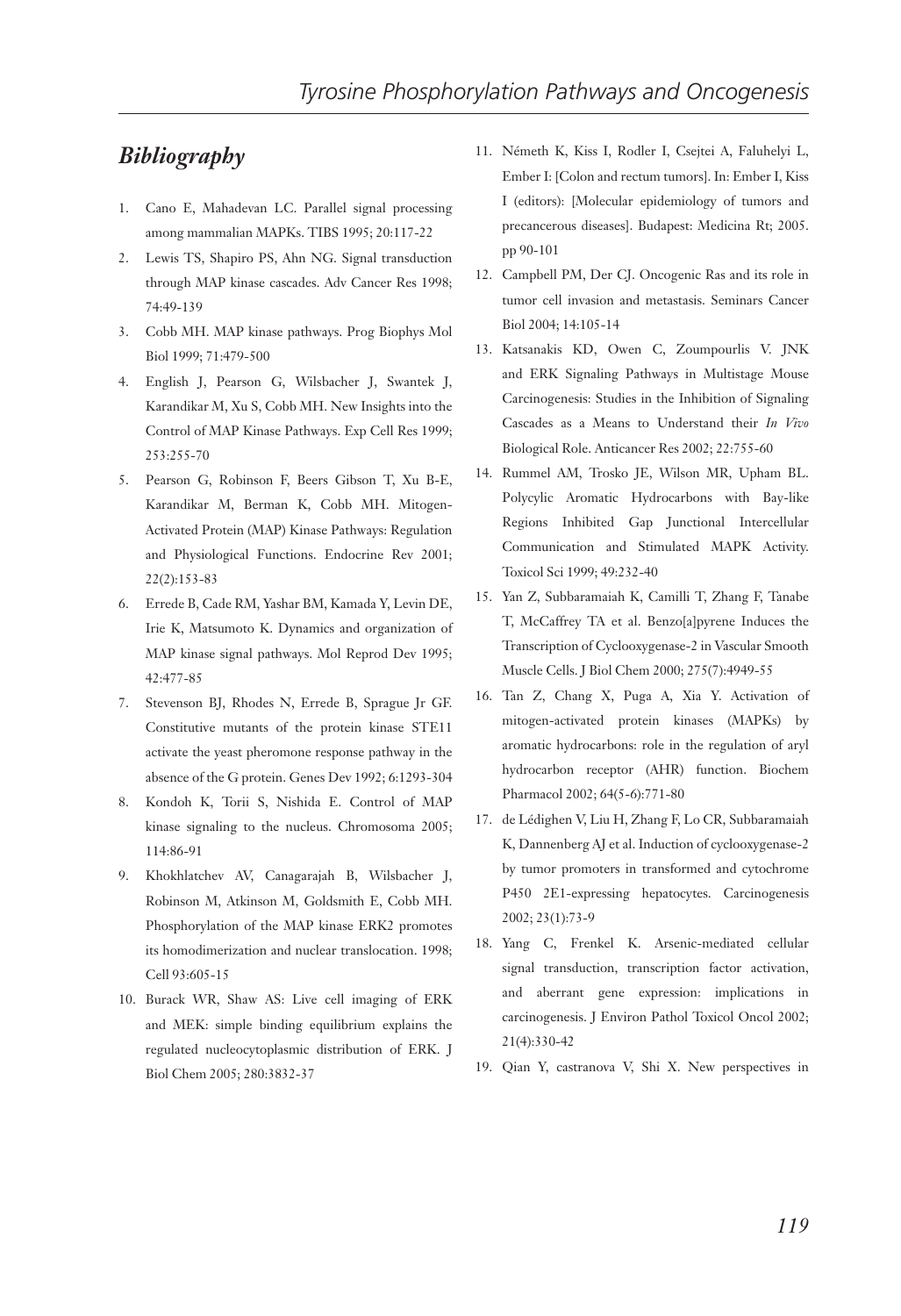arsenic-induced cell signal transduction. J Inorg Biochem 2003; 96(2-3):271-8

- 20. Reddy KB, Nabha SM, Atanaskova N. Role of MAP kinase in tumor progression and invasion. Cancer Metast Rev 2003; 22:395-403
- 21. Sivaraman VS, Wang H, Nuovo GJ, Malbon CC. Hyperexpression of mitogen-activated protein kinase in human breast cancer. J Clin Invest 1997; 99:1478-83
- 22. Adeyinka A, Nui Y, Cherlet T, Snell L, Watson PH, Murphy LC. Activated mitogen-activated protein kinase expression during human breast tumorigenesis and breast cancer progression. Clin Cancer Res 2002; 8:1747-53
- 23. Hartmann G, Weidner KM, Schwarz H, Birchmeier W. The motility signal of scatter factor/hepatocyte growth factor mediated through the receptor tyrosine kinase net requires intracellular activation of Ras. J Biol Chem 1994; 269:21936-9
- 24. Klemke RL, Yebra M, Bayna EM, Cheresh DA. Receptor tyrosine kinase signaling required for integrin alpha v beta 5-directed cell motility but not adhesion on vitronectin. J Cell Biol 1994; 127:859-66
- 25. Krueger JS, keshamouni VG, Atanaskova N, Reddy KB. Temporal and quantitative regulation of motigenactivated protein kinase (MAPK) modulates cell motility and invasion. Oncogene 2001; 20:4209-18
- 26. Tanimura S, Nomura K, Ozaki K, Tsujimoto M, Kondo T, Kohno M. Prolonged nuclear retention of activated extracellular signal-regulated kinase ½ is required for hepatocyte growth factor-induced cell motility. J Biol Chem 2002; 277:28256-64
- 27. Salh B, Marotta A, Matthewson C, Ahluwalia M, Flint J, Owen D et al. Investigation of the MEK-MAP kinase-Rsk pathway in human breast cancer. Anticancer Res 1999; 19:731-40
- 28. Milde-Langosch K, Bamberger A-M, Rieck G, Grund D, Hemminger G, Müller V et al. Expression and prognostic relevance of activated extracellular-

regullated kinases (ERK1/2) in breast cancer. Br J Cancer 2005; 92:2206-15

- 29. Fang YJ, Richardson BC: The MAPK signaling pathways and colorectal cancer. Lancet Oncol 2005; 6:322-7
- 30. Wang X, Wang Q, Hu W, Evers BM. Regulation of phorbol ester-mediated TRAF1 induction in human colon cancer cells through a PKC/RAF/ERK/ NF-kappaB-dependent pathway. Oncogene 2004; 23:1885-95
- 31. Licato LL, Keku TO, Wurzelmann JI, Murray SC, Woosley JT, Sandler RS et al. *In vivo* activation of mitogen-activated protein kinases in gastrointestinal neoplasia. Gastroenterology 1997;113:1589-98
- 32. Licato LL, Brenner DA. Analysis of Signaling Protein Kinases in Human Colon or Colorectal Carcinomas. Dig Dis Sci 1998; 43(7):1454-64
- 33. Nemoto T, Kubota S, Ishida H, Murata N, Hashimoto D. Ornithine decarboxylase, mitogen-activated protein kinase and matrix metalloproteinase-2 expressions in human colon tumors. World J Gastroenterol 2005; 11(20):3065-69
- 34. Hoshino R, Chatani Y, Yamori T, Tsuruo T, Oka H, Yoshida O et al. Constitutive activation of the 41-/43-kDa mitogen-activated protein kinase signaling pathway in human tumors. Oncogene 1999; 18:813-22
- 35. Wang Q, Ding Q, Dong Z, Ehlers RA, Evers BM. Downregulation of mitogen-activated protein kinase in human colon cancers, Anticancer Res 2000; 20:75-83
- 36. Sakakura C, Hagiwara A, Shirahama T, Nakanishi M, Yasuoka R, Fujita Y et al. Infrequent activation of mitogen activated protein kinase in human colon cancers. Hepatogastroenterology 1999; 46:2831-34
- 37. Magi-Galluzzi C, Mishra R, Fiorentino M, Montironi R, Yao H, Capodieci P et al. Mitogen-activated protein kibase phosphatase I is overexpressed in prostate cancers and is inversely related to apoptosis. Lab Invest 1997; 76:37-51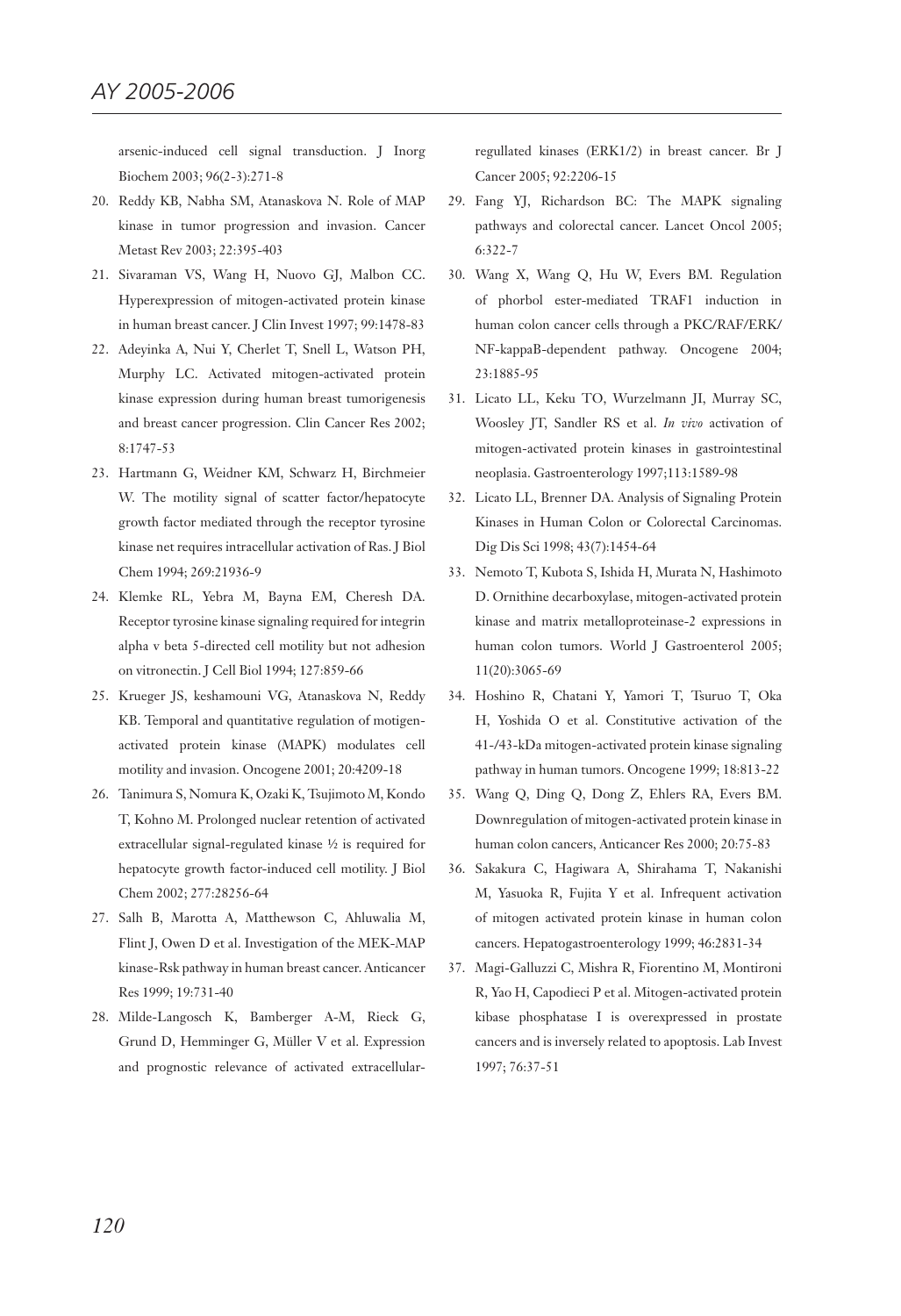- 38. Gioeli D, Mandell JW, Petroni GR, Frierson HE Jr, Weber MJ. Activation of mitogen-activated protein kinase associated with prostate cancer progression. Cancer Res 1999; 59:279-84
- 39. Magi-Galluzzi C, Montironi R, Cangi MG, Wishnov K, Loda M. Mitogen-activated protein kinases and apoptosis in PIN. Wirchows Arch 1998; 432:407-13
- 40. Lessard JL, Robinson RA, Hoffmann HT. Differential expression of ras signal transduction mediators in verroucous and squamous cell carcinoms of the upper aerodigestive tract. Arch Pathol Lab Med 2001; 125:1200-3
- 41. Mishima K, Yamada E, Masui K, Shimokawara T, Takayama K, Sugimura M et al. Overexpression of the ERK/MAP kinases in oral squamous cell carcinoma. 1998; Mod Pathol 11:886-91
- 42. Branca M, Ciotti M, Santini D, Di Bonito L, Benedetto A, Giorgi C et al. Activation of the ERK/MAP KInase Pathway in Cervical Intraepithelial Neoplasia is Related to Grade of the Lesion but Not to High-Risk Human Papillomavirus, Virus Clearance, or Prognosis in Cervival Cancer. 2004; Am J Clin Pathol 122:902-11
- 43. Givant-Horowitz V, Davidson B, Lazarovici P, Schaefer E, Nesland JM, Trope CG et al. Mitogen-activated protein kinases (MAPK) as predictors of clinical outcome in serous ovarian carcinoma in effusions. Gynecol Oncol 2003; 91(1):160-72
- 44. Oka H, Chatani Y, Hoshino R, Ogawa O, Kakehi Y, Terachi T et al. Constitutive activation of mitogenactivated protein (MAP) kinases in human renal cell carcinoma. Cancer Res 1995; 55(18):4182-7
- 45. Ito Y, Sasaki Y, Horimoto M, Wada S, Tanaka Y, Kasahara A, Ueki T et al. Activation of Mitogen-Activated Protein Kinases/Extracellular Signal-Regulated Kinases in Human Hepatocellular Carcinoma. Hepatology 1998; 27(4):951-8
- 46. Mandell JW, Hussaini IM, Zecevic M, Weber MJ, VandenBerg SR. In Situ Visualization of Intratumor

Growth Factor Signaling - Immunohistochemical Localization of Activated ERK/MAP Kinase in Glial Neoplasms. Am J Pathol 1998; 153(5):1411-23

- 47. Loda M, Capodieci P, Mishra R, Yao H, Corless C, Grigioni W et al. Expression of mitogen-activated protein kinase phosphatase-1 in the early phases of human epithelial carcinogenesis. Am J Pathol 1996; 149:1553-64
- 48. Horvathova K, Vachalkova A and Novotny L: Flavonoids as chemopreventive agents in civilization diseases. Neoplasma 2001; 48: 435-41
- 49. Williams RJ, Spencer JPE and Rice-Evans C: Flavonoids: antioxidants or signalling molecules? Free Rad Biol Med 2004; 36: 838-49
- 50. Halliwell B, Zhao K and Whiteman M: The gastrointestinal tract: a major site of antioxidant action? Free Radic Res *33:* 819-830, 2000.
- 51. Virag V, Varjas T, Gyongyi Z, Somlyai G, Ember I and Nadasi E: The possible role of natural products in the dietotherapy of cancer-related weight loss: an animal model. Acta Alim 2007; 36(2):249-56
- 52. di Mari JF, Davis R and Safirstein RL: MAPK activation determines renal epithelial cell survival during oxidative injury. Am J Physiol Renal Physiol 1999; 277: F195-203
- 53. Arany I, Megyesi J, Kaneto H, Tanaka S and Safirstein RL: Activation of ERK or inhibition of JNK ameliorates  $H_2O_2$  cytotoxicity in mouse renal proximal tubule cells. Kidney Int 2004; 65: 1231-9
- 54. Kuhnau J: The flavonoids: a class of semi-essential food components: their role in human nutrition. World Rev Nutr Diet 1976; 24: 117-91.
- 55. Hipskind RA, Rao VN, Mueller CG, Reddy ES and Nordheim A: ETS-related protein Elk-1 is homologous to the c-fos regulatory factor p62TCF. Nature 1991; 354: 531-4
- 56. Deak M, Clifton AD, Lucocq LM and Alessi DR: Mitogen- and stress-activated protein kinase-1 (MSK1)